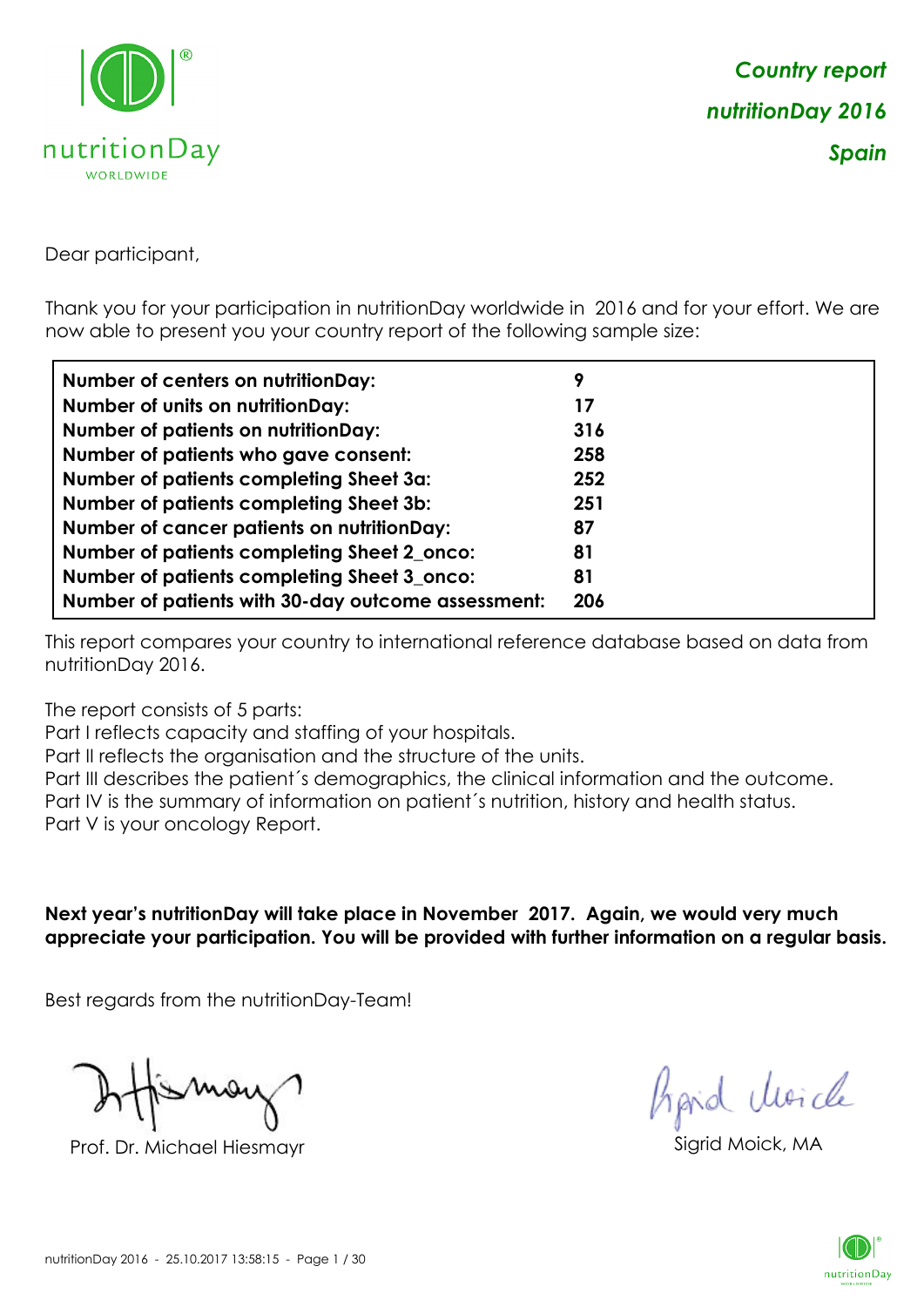## *I. Hospital capacity and staffing ("Hospital sheet"):*

|                                                                                    | <b>YOUR RESULTS</b> | <b>REFERENCE RESULTS</b> |
|------------------------------------------------------------------------------------|---------------------|--------------------------|
| 1. Total number of beds in hospital                                                | 493 [72-903]        | 305 [180-526]            |
|                                                                                    |                     |                          |
| 2. Total number of admissions in the hospital last year                            | 39620 [5239-46654]  | 17891 [8741-38415]       |
|                                                                                    |                     |                          |
| 3. Total number of staff in the hospital                                           |                     |                          |
| <b>Total medical doctors</b>                                                       | 711 [157-1068]      | 162 [65-328]             |
| <b>Medical specialists</b>                                                         | 711 [168-1037]      | 108 [44-210]             |
| Medical non-specialists                                                            | $3[3-3]$            | 35 [12-81]               |
| <b>Nurses</b>                                                                      | 1344 [143-1711]     | 346 [124-710]            |
| <b>Dieticians</b>                                                                  | $2[0-4]$            | $4[1-8]$                 |
| Nutritionists                                                                      | $2[1-3]$            | $1[0-4]$                 |
| Pharmacists                                                                        | $10 [4 - 18]$       | $6[3-14]$                |
| Kitchen staff                                                                      | 32 [7-69]           | 28 [11-55]               |
|                                                                                    |                     |                          |
| <b>Full time equivalent</b>                                                        |                     |                          |
| <b>Total medical doctors</b>                                                       | 1037 [586-1048]     | 126 [56-296]             |
| <b>Medical specialists</b>                                                         | 586 [103-1043]      | 88 [44-210]              |
| Medical non-specialists                                                            | $8[8-8]$            | 33 [11-83]               |
| <b>Nurses</b>                                                                      | 955 [94-1912]       | 317 [123-726]            |
| <b>Dieticians</b>                                                                  | $0 [0-3]$           | $4[1-7]$                 |
| Nutritionists                                                                      | $2[1-5]$            | $1[0-4]$                 |
| Pharmacists                                                                        | 14 [7-22]           | $5[2-11]$                |
| Kitchen staff                                                                      | $9[8-37]$           | 25 [12-50]               |
|                                                                                    |                     |                          |
| 4. Does the hospital have a nutrition care strategy?                               | 4 (57.1%) Yes       | 269 (76.0%) Yes          |
|                                                                                    |                     |                          |
| 5. Which nutrition-related standards or routine activities exist in your hospital? |                     |                          |
| Nutrition training is available                                                    | 5 (71.4%) Yes       | 226 (63.8%) Yes          |
| Nutrition steering committee is available                                          | 3 (42.9%) Yes       | 207 (58.5%) Yes          |
| Quality indicators are recorded and reported to national<br>or regional level      | 1 (14.3%) Yes       | 139 (39.3%) Yes          |
| Quality indicators are used for internal benchmarking                              | 2 (28.6%) Yes       | 171 (48.3%) Yes          |
| Patient feedback about food and food service is collected<br>using a questionnaire | 6 (85.7%) Yes       | 250 (70.6%) Yes          |
| None                                                                               |                     | 30 (8.5%) Yes            |
| No answer given                                                                    |                     |                          |

### **6. Which codes are available /routinely used in your hospital for billing and reimbursement purposes?**

| Codes available            |               |                 |
|----------------------------|---------------|-----------------|
| <b>Nutrition Support</b>   | 5 (71.4%) Yes | 175 (49.4%) Yes |
| Oral nutrition supplements | 4 (57.1%) Yes | 141 (39.8%) Yes |

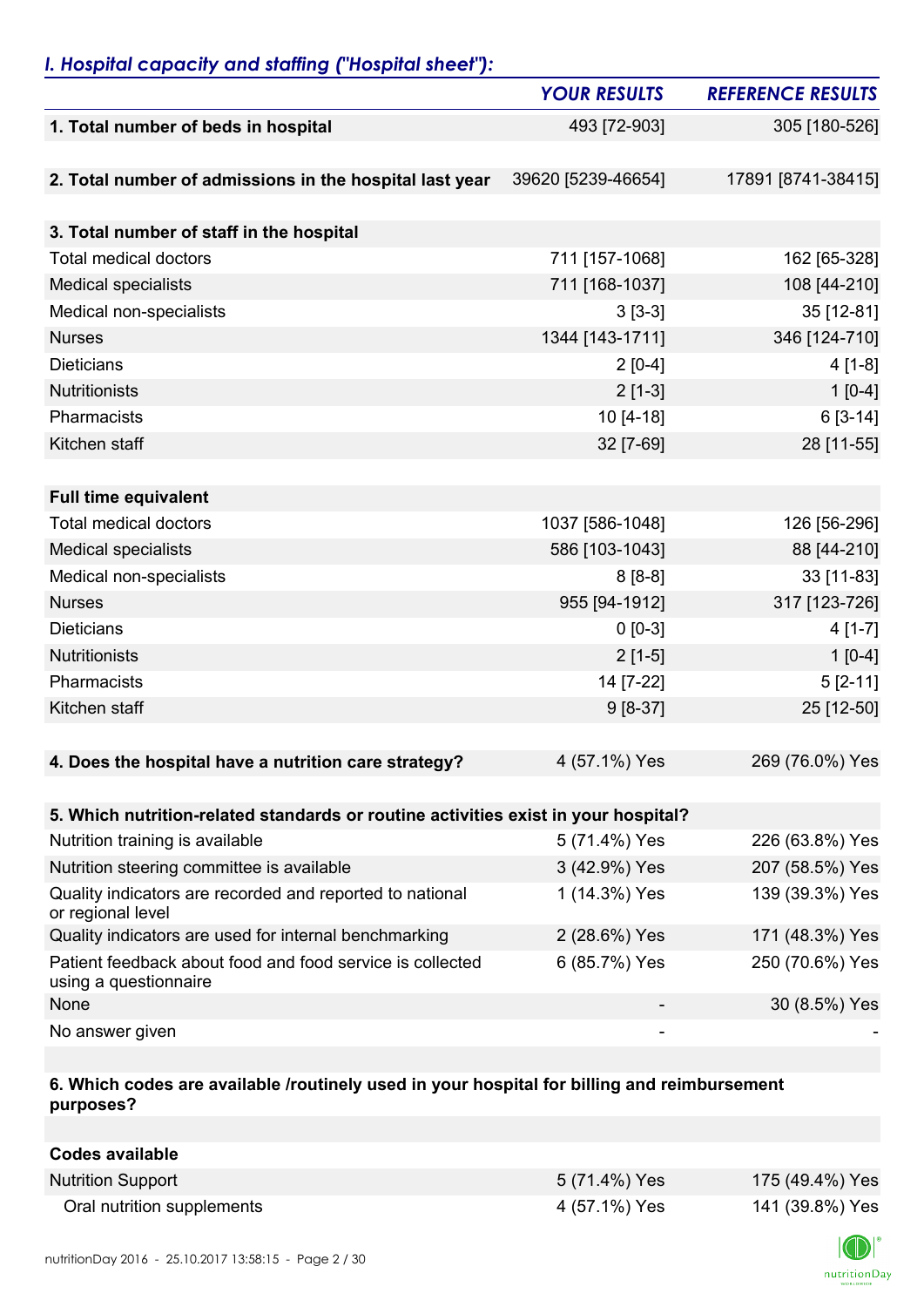| Parenteral nutrition                                      | 5 (71.4%) Yes            | 202 (57.1%) Yes |
|-----------------------------------------------------------|--------------------------|-----------------|
| <b>Enteral nutrition</b>                                  | 6 (85.7%) Yes            | 167 (47.2%) Yes |
| Dietary counseling                                        | 1 (14.3%) Yes            | 120 (33.9%) Yes |
| Specific dietary interventions                            |                          | 104 (29.4%) Yes |
| Screening for malnutrition                                |                          | 88 (24.9%) Yes  |
| <b>Risk of malnutrition</b>                               |                          | 90 (25.4%) Yes  |
| Malnutrition (in general)                                 | 5 (71.4%) Yes            | 170 (48.0%) Yes |
| Severity of malnutrition (i.e. mild, moderate, severe)    | 5 (71.4%) Yes            | 154 (43.5%) Yes |
| No information available from billing/finance/controlling |                          | 55 (15.5%) Yes  |
| No answer given                                           |                          | 28 (7.9%)       |
|                                                           |                          |                 |
| <b>Codes routinely used</b>                               |                          |                 |
| <b>Nutrition Support</b>                                  | 4 (57.1%) Yes            | 139 (39.3%) Yes |
| Oral nutrition supplements                                | 4 (57.1%) Yes            | 111 (31.4%) Yes |
| Parenteral nutrition                                      | 5 (71.4%) Yes            | 177 (50.0%) Yes |
| <b>Enteral nutrition</b>                                  | 5 (71.4%) Yes            | 145 (41.0%) Yes |
| Dietary counseling                                        | 1 (14.3%) Yes            | 88 (24.9%) Yes  |
| Specific dietary interventions                            |                          | 84 (23.7%) Yes  |
| Screening for malnutrition                                |                          | 68 (19.2%) Yes  |
| <b>Risk of malnutrition</b>                               |                          | 61 (17.2%) Yes  |
| Malnutrition (in general)                                 | 3 (42.9%) Yes            | 138 (39.0%) Yes |
| Severity of malnutrition (i.e. mild, moderate, severe)    | 2 (28.6%) Yes            | 126 (35.6%) Yes |
| No information available from billing/finance/controlling |                          | 68 (19.2%) Yes  |
| No answer given                                           | $\overline{\phantom{a}}$ | 42 (11.9%)      |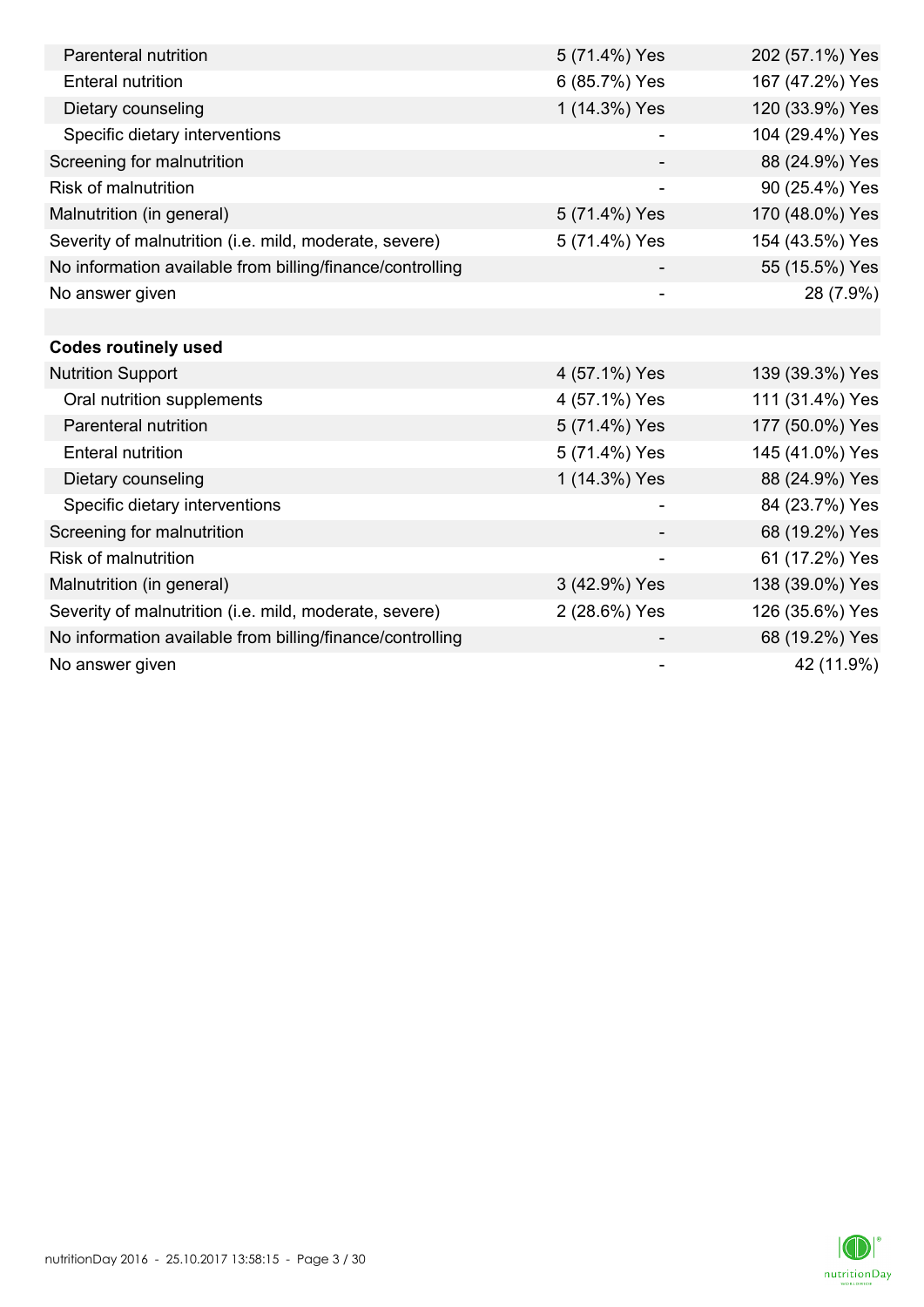# *II. Unit organisation and structures ("Sheet 1a/1b"):*

|                                                                       | <b>YOUR RESULTS</b> | <b>REFERENCE RESULTS</b> |
|-----------------------------------------------------------------------|---------------------|--------------------------|
|                                                                       |                     |                          |
| Internal Medicine / General                                           | $1(5.9\%)$          | 92 (20.0%)               |
| Internal Medicine / Cardiology                                        |                     | 26 (5.7%)                |
| Internal Medicine / Gastroenterology & hepatology                     | $1(5.9\%)$          | 31 (6.8%)                |
| Internal Medicine / Geriatrics                                        |                     | $37(8.1\%)$              |
| Internal Medicine / Infectious diseases                               | $1(5.9\%)$          | $5(1.1\%)$               |
| Internal Medicine / Nephrology                                        |                     | $5(1.1\%)$               |
| Internal Medicine / Oncology (incl. radiotherapy)                     | $5(29.4\%)$         | 35 (7.6%)                |
| Interdisciplinary                                                     | $1(5.9\%)$          | 21 (4.6%)                |
| Long term care                                                        |                     | 7(1.5%)                  |
| Neurology                                                             |                     | $14(3.1\%)$              |
| Surgery / General                                                     | 2(11.8%)            | 82 (17.9%)               |
| Surgery/ Cardiac/Vascular/Thoracic                                    | $1(5.9\%)$          | 6(1.3%)                  |
| Surgery / Neurosurgery                                                |                     | $4(0.9\%)$               |
| Surgery / Orthopedic                                                  |                     | 19 (4.1%)                |
| Trauma                                                                |                     | 7(1.5%)                  |
| Ear Nose Throat (ENT)                                                 |                     | $7(1.5\%)$               |
| Gynecology / Obstetrics                                               | ۰                   | 10 (2.2%)                |
| Pediatrics                                                            |                     |                          |
| Psychiatry                                                            |                     | $3(0.7\%)$               |
| <b>Others</b>                                                         | $5(29.4\%)$         | 48 (10.5%)               |
|                                                                       |                     |                          |
| 2. Number of registered inpatients at noon                            | 23 [20-29]          | 24 [17-35]               |
|                                                                       |                     |                          |
| 3. Total bed capacity of the unit                                     | 29 [28-33]          | 31 [25-44]               |
|                                                                       |                     |                          |
| 4. Number of each type of staff in the unit for TODAY's morning shift |                     |                          |
|                                                                       |                     |                          |
| <b>Fully trained</b>                                                  |                     |                          |
| <b>Medical doctors</b>                                                | $5[3-26]$           | $4[2-8]$                 |
| <b>Nurses</b>                                                         | $5[4-7]$            | $5[4-8]$                 |
| Nursing aides                                                         | $4[3-4]$            | $2[1-4]$                 |
| <b>Dieticians</b>                                                     | $0 [0-0]$           | $1 [0-1]$                |
| <b>Nutritionists</b>                                                  | $1[0-1]$            | $0 [0-1]$                |
| Administrative staff                                                  | $1[1-3]$            | $1[0-2]$                 |
| Other staff involved in patient care                                  | $1[1-2]$            | $1[0-3]$                 |
|                                                                       |                     |                          |
| In training                                                           |                     |                          |
| <b>Medical doctors</b>                                                | $6[2-6]$            | $1 [0-3]$                |
| <b>Medical students</b>                                               | $0 [0-0]$           | $1[0-2]$                 |
| <b>Nurses</b>                                                         | $5[4-5]$            | $1[0-3]$                 |

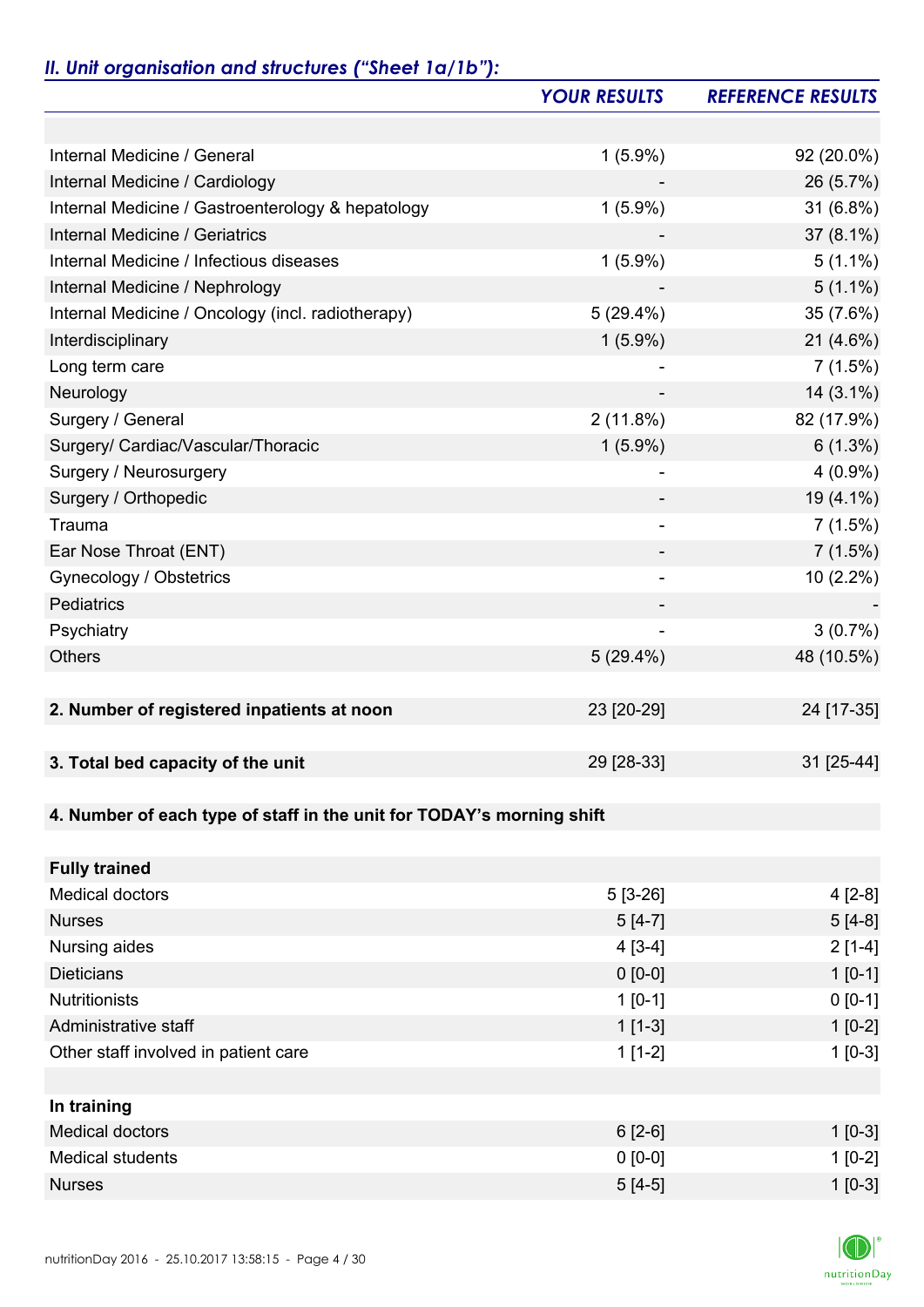| Nursing aides                                                                                       | $2[1-2]$       | $0[0-0]$        |
|-----------------------------------------------------------------------------------------------------|----------------|-----------------|
| <b>Dieticians</b>                                                                                   | $0 [0-0]$      | $0 [0-0]$       |
| <b>Nutritionists</b>                                                                                | $0 [0-1]$      | $0 [0-0]$       |
| Other staff involved in patient care                                                                | $0 [0-0]$      | $0 [0-0]$       |
|                                                                                                     |                |                 |
| 5. Is there a nutrition support team in your hospital<br>available?                                 | 12 (85.7%) Yes | 323 (73.6%) Yes |
| 6. Does the unit have a nutrition care strategy?                                                    | 12 (85.7%) Yes | 316 (72.0%) Yes |
| 7. Is there a person in your unit responsible for<br>nutrition care?                                | 5 (35.7%) Yes  | 317 (72.2%) Yes |
| 8. Is there a dietician, nutritionist or dietetic assistant<br>available for your unit?             | 7 (50.0%) Yes  | 395 (90.0%) Yes |
| 9. Is specific staff responsible for providing feeding<br>assistance to patients during meal times? | 1 (7.1%) Yes   | 268 (61.0%) Yes |
| 10. How do you MAINLY screen/monitor patients for malnutrition?                                     |                |                 |
| At admission                                                                                        |                |                 |
| No routine screening                                                                                | 7 (41.2%) Yes  | 45 (9.8%) Yes   |
| No fixed criteria                                                                                   |                | 10 (2.2%) Yes   |
| Experience / visual assessment only                                                                 | 1 (5.9%) Yes   | 43 (9.4%) Yes   |
| Weighing / BMI only                                                                                 |                | 66 (14.4%) Yes  |
| <b>Nutritional Risk Screening (NRS) 2002</b>                                                        | 1 (5.9%) Yes   | 131 (28.5%) Yes |
| Malnutrition Universal Screening Tool (MUST)                                                        |                | 28 (6.1%) Yes   |
| Malnutrition Screening tool (MST)                                                                   | 1 (5.9%) Yes   | 42 (9.2%) Yes   |
| <b>SNAQ</b>                                                                                         |                | 2 (0.44%) Yes   |
| Other formal tool                                                                                   | 3 (17.6%) Yes  | 70 (15.3%) Yes  |
| I do not know                                                                                       | 1 (5.9%) Yes   | 2 (0.44%) Yes   |
| Missing                                                                                             | 3(17.6%)       | 20 (4.4%)       |
|                                                                                                     |                |                 |
| <b>During hospital stay</b>                                                                         |                |                 |
| No routine monitoring                                                                               | 2 (11.8%) Yes  | 43 (9.4%) Yes   |
| No fixed criteria                                                                                   | 2 (11.8%) Yes  | 44 (9.6%) Yes   |
| Experience / visual assessment only                                                                 | 4 (23.5%) Yes  | 90 (19.6%) Yes  |
| Weighing / BMI only                                                                                 | 1 (5.9%) Yes   | 132 (28.8%) Yes |
| Other formal tool                                                                                   | 5 (29.4%) Yes  | 121 (26.4%) Yes |
| I do not know                                                                                       |                | 9 (2.0%) Yes    |
| Missing                                                                                             | 3(17.6%)       | 20 (4.4%)       |
|                                                                                                     |                |                 |
| 11a. Do you routinely use guidelines or standards for<br>nutrition care?                            | 6 (42.9%) Yes  | 343 (78.7%) Yes |

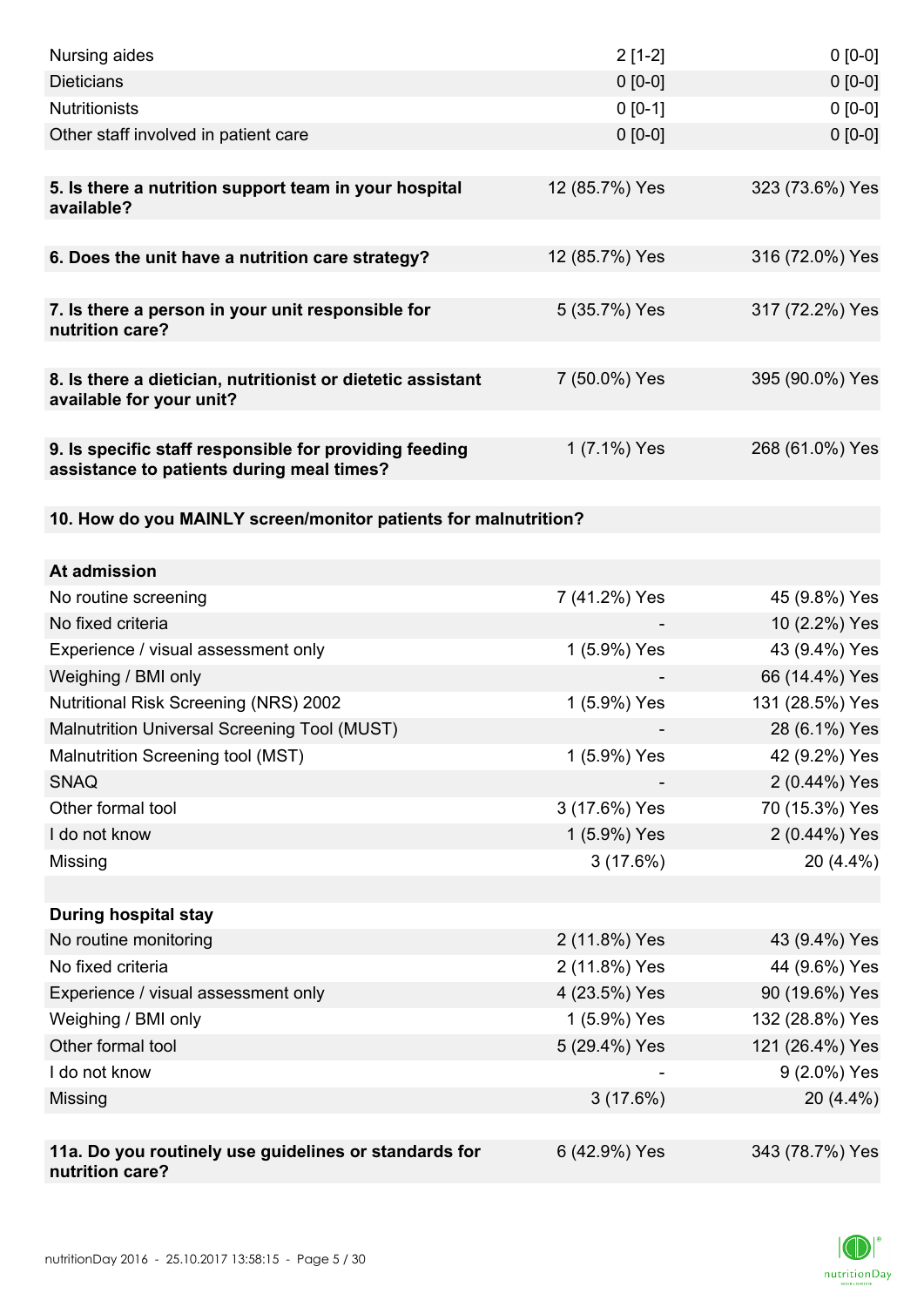| 11b. If yes, which one is mainly used?                            |               |                 |
|-------------------------------------------------------------------|---------------|-----------------|
| International guidelines                                          | 1 (16.7%) Yes | 86 (25.1%) Yes  |
| National guidelines                                               |               | 56 (16.3%) Yes  |
| Standards on hospital level                                       | 4 (66.7%) Yes | 115 (33.5%) Yes |
| Standards on unit level                                           |               | 23 (6.7%) Yes   |
| Individual patient nutrition care plans                           | 1 (16.7%) Yes | 56 (16.3%) Yes  |
| Other                                                             |               | 4 (1.2%) Yes    |
| Missing                                                           |               | 3(0.87%)        |
|                                                                   |               |                 |
| 12. What is routinely done in your unit for given patient groups? |               |                 |
|                                                                   |               |                 |
| At risk                                                           |               |                 |
| Watchful waiting                                                  | 1 (5.9%) Yes  | 139 (30.3%) Yes |
| Discuss nutrition care activities during ward rounds              | 4 (23.5%) Yes | 192 (41.8%) Yes |
| Develop an individual nutrition care plan                         | 4 (23.5%) Yes | 246 (53.6%) Yes |
| Initiate treatment / nutrition intervention                       | 4 (23.5%) Yes | 277 (60.3%) Yes |
| Consult a nutrition expert (dietician, nutritionist, etc.)        | 6 (35.3%) Yes | 285 (62.1%) Yes |
| Consult a medical professional                                    |               | 172 (37.5%) Yes |
| Calculate energy requirements                                     | 4 (23.5%) Yes | 232 (50.5%) Yes |
| Calculate protein requirements                                    | 4 (23.5%) Yes | 226 (49.2%) Yes |
|                                                                   |               |                 |
| <b>Malnourished</b>                                               |               |                 |
|                                                                   |               | 0.010111111     |

| Watchful waiting                                           | 5 (29.4%) Yes  | 98 (21.4%) Yes  |
|------------------------------------------------------------|----------------|-----------------|
| Discuss nutrition care activities during ward rounds       | 8 (47.1%) Yes  | 208 (45.3%) Yes |
| Develop an individual nutrition care plan                  | 9 (52.9%) Yes  | 258 (56.2%) Yes |
| Initiate treatment / nutrition intervention                | 11 (64.7%) Yes | 304 (66.2%) Yes |
| Consult a nutrition expert (dietician, nutritionist, etc.) | 12 (70.6%) Yes | 284 (61.9%) Yes |
| Consult a medical professional                             | 7 (41.2%) Yes  | 183 (39.9%) Yes |
| Calculate energy requirements                              | 6 (35.3%) Yes  | 261 (56.9%) Yes |
| Calculate protein requirements                             | 6 (35.3%) Yes  | 257 (56.0%) Yes |

| <b>Every patient</b>                                       |               |                 |
|------------------------------------------------------------|---------------|-----------------|
| Watchful waiting                                           | 6 (35.3%) Yes | 193 (42.0%) Yes |
| Discuss nutrition care activities during ward rounds       | 1 (5.9%) Yes  | 126 (27.5%) Yes |
| Develop an individual nutrition care plan                  |               | 74 (16.1%) Yes  |
| Initiate treatment / nutrition intervention                | ۰             | 57 (12.4%) Yes  |
| Consult a nutrition expert (dietician, nutritionist, etc.) |               | 73 (15.9%) Yes  |
| Consult a medical professional                             | 1 (5.9%) Yes  | 101 (22.0%) Yes |
| Calculate energy requirements                              |               | 50 (10.9%) Yes  |
| Calculate protein requirements                             |               | 44 (9.6%) Yes   |
|                                                            |               |                 |

| Never                                                |                          |               |
|------------------------------------------------------|--------------------------|---------------|
| Watchful waiting                                     | $\overline{\phantom{0}}$ | 34 (7.4%) Yes |
| Discuss nutrition care activities during ward rounds | 3 (17.6%) Yes            | 38 (8.3%) Yes |

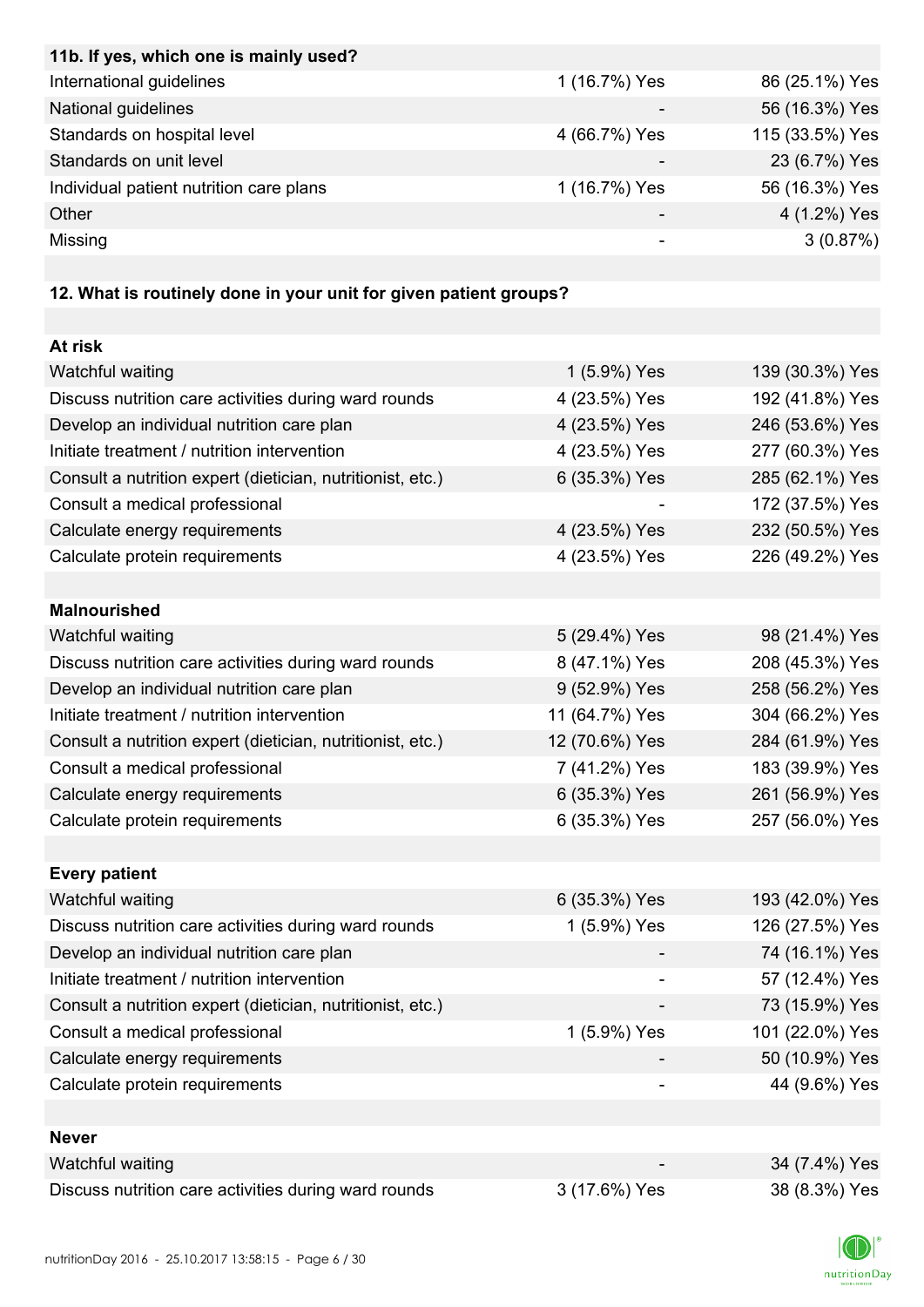| Develop an individual nutrition care plan                          | 3 (17.6%) Yes            | 31 (6.8%) Yes   |
|--------------------------------------------------------------------|--------------------------|-----------------|
| Initiate treatment / nutrition intervention                        | 1 (5.9%) Yes             | 6 (1.3%) Yes    |
| Consult a nutrition expert (dietician, nutritionist, etc.)         |                          | 8 (1.7%) Yes    |
| Consult a medical professional                                     | 2 (11.8%) Yes            | 49 (10.7%) Yes  |
| Calculate energy requirements                                      | 6 (35.3%) Yes            | 50 (10.9%) Yes  |
| Calculate protein requirements                                     | 6 (35.3%) Yes            | 54 (11.8%) Yes  |
|                                                                    |                          |                 |
| I do not know                                                      |                          |                 |
| Watchful waiting                                                   |                          | 20 (4.4%) Yes   |
| Discuss nutrition care activities during ward rounds               | $\overline{\phantom{a}}$ | 10 (2.2%) Yes   |
| Develop an individual nutrition care plan                          |                          | 5 (1.1%) Yes    |
| Initiate treatment / nutrition intervention                        | -                        | 4 (0.87%) Yes   |
| Consult a nutrition expert (dietician, nutritionist, etc.)         |                          | 4 (0.87%) Yes   |
| Consult a medical professional                                     | 2 (11.8%) Yes            | 18 (3.9%) Yes   |
| Calculate energy requirements                                      |                          | 11 (2.4%) Yes   |
| Calculate protein requirements                                     | $\overline{\phantom{0}}$ | 13 (2.8%) Yes   |
|                                                                    |                          |                 |
| 13. When do you routinely weigh your patients?                     |                          |                 |
| at admission                                                       | 9 (52.9%) Yes            | 291 (63.4%) Yes |
| Within 24 hours                                                    |                          | 64 (13.9%) Yes  |
| Within 48 hours                                                    | 3 (17.6%) Yes            | 20 (4.4%) Yes   |
| Within 72 hours                                                    |                          | 13 (2.8%) Yes   |
| Every week                                                         | 3 (17.6%) Yes            | 152 (33.1%) Yes |
| Occasionally                                                       | 1 (5.9%) Yes             | 59 (12.9%) Yes  |
| When requested                                                     | 7 (41.2%) Yes            | 207 (45.1%) Yes |
| At discharge                                                       |                          | 20 (4.4%) Yes   |
| Never                                                              |                          | 8 (1.7%) Yes    |
| I do not know                                                      |                          | 1 (0.22%) Yes   |
| No answer given                                                    | $3(5.0\%)$               | 22 (4.8%)       |
|                                                                    |                          |                 |
| 14. What do you do to support adequate food intake of patients?    |                          |                 |
| Offer additional meals or in between snacks                        | 9 (52.9%) Yes            | 338 (73.6%) Yes |
| Offer meal choices                                                 | 6 (35.3%) Yes            | 336 (73.2%) Yes |
| Offer different portion sizes                                      |                          | 282 (61.4%) Yes |
| Consider food presentation                                         | 4 (23.5%) Yes            | 192 (41.8%) Yes |
| Change food texture/consistency as needed                          | 13 (76.5%) Yes           | 376 (81.9%) Yes |
| Consider patient problems with eating and drinking                 | 13 (76.5%) Yes           | 372 (81.0%) Yes |
| Ensure that mealtimes are undisturbed/protected<br>mealtime policy |                          | 51 (11.1%) Yes  |
| Promote positive eating environment                                |                          | 82 (17.9%) Yes  |
| Consider cultural/religious preferences                            | 9 (52.9%) Yes            | 188 (41.0%) Yes |
| Consider patient allergies / intolerances                          | 9 (52.9%) Yes            | 214 (46.6%) Yes |
| Other                                                              | 1 (5.9%) Yes             | 29 (6.3%) Yes   |
| I do not know                                                      |                          | 6 (1.3%) Yes    |
| No answer given                                                    | 3(17.6%)                 | 20 (4.4%)       |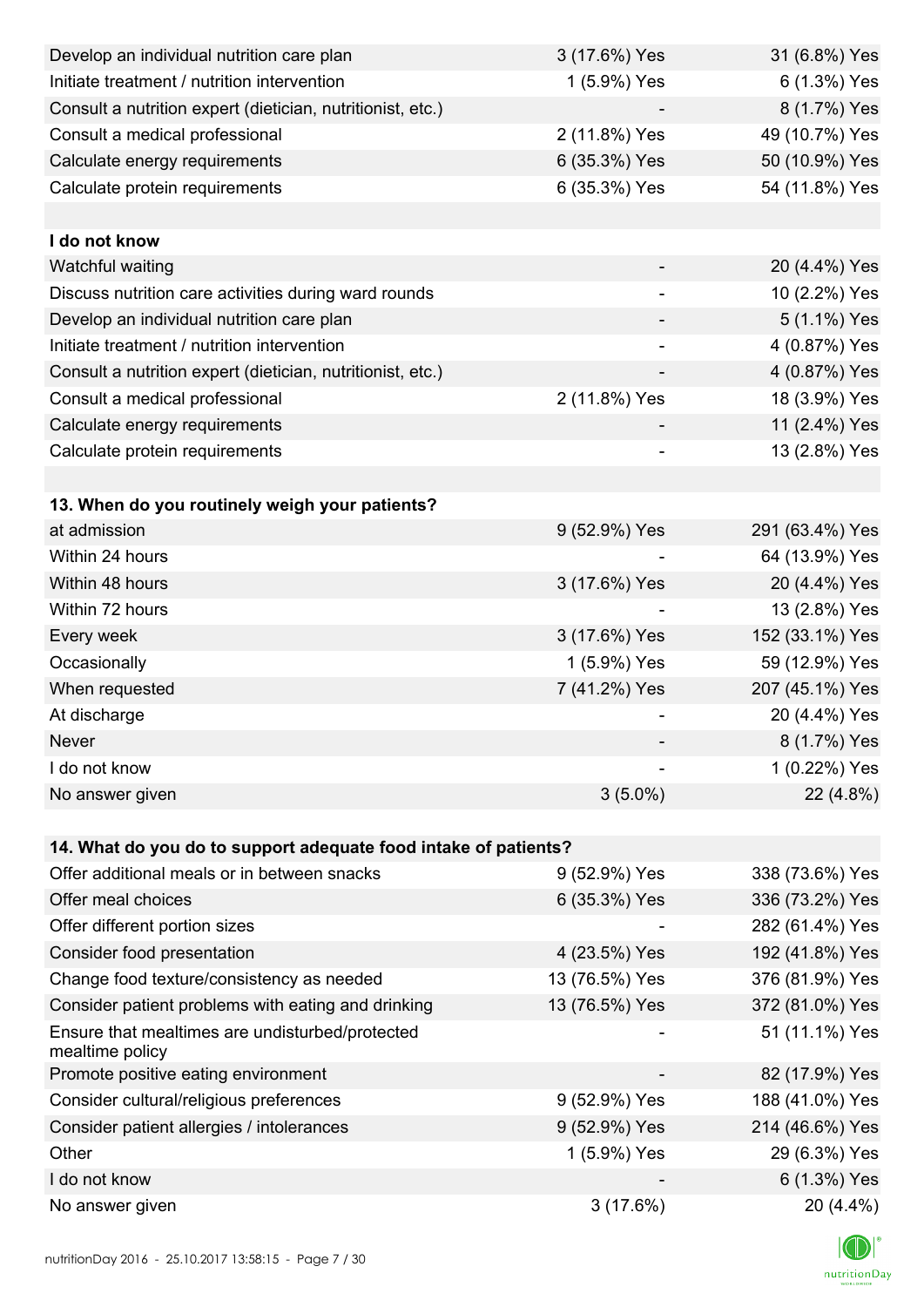| 15. Which nutrition-related standards or routine activities exist in your unit?     |               |                 |
|-------------------------------------------------------------------------------------|---------------|-----------------|
| Nutrition training is available                                                     | 7 (41.2%) Yes | 257 (56.0%) Yes |
| Reporting of nutrition related information to hospital<br>managers                  | 7 (41.2%) Yes | 201 (43.8%) Yes |
| Quality indicators are recorded and reported to national<br>or regional level       | 3 (17.6%) Yes | 123 (26.8%) Yes |
| Quality indicators are used for internal benchmarking                               | 2 (11.8%) Yes | 166 (36.2%) Yes |
| Patient feedback about food and food service is collected<br>using a questionnaire  | 9 (52.9%) Yes | 291 (63.4%) Yes |
| None                                                                                | 3 (17.6%) Yes | 21 (4.6%) Yes   |
| I do not know                                                                       |               | 11 (2.4%) Yes   |
| No answer given                                                                     | 4(23.5%)      | 36 (7.8%)       |
|                                                                                     |               |                 |
| 16. At admission what is asked and documented?                                      |               |                 |
| Change in weight                                                                    | 6 (35.3%) Yes | 358 (78.0%) Yes |
| Eating habits/difficulties                                                          | 5 (29.4%) Yes | 336 (73.2%) Yes |
| Nutrition before admission                                                          | 3 (17.6%) Yes | 260 (56.6%) Yes |
| None                                                                                | 5 (29.4%) Yes | 9 (2.0%) Yes    |
| I do not know                                                                       |               | 5 (1.1%) Yes    |
| No answer given                                                                     | 4(23.5%)      | 38 (8.3%)       |
|                                                                                     |               |                 |
| 17. On what forms is there a specific part about eating, nutrition or malnutrition? |               |                 |
|                                                                                     |               |                 |
| a. Patient Record has a section for                                                 |               |                 |
| indicating if the patient is malnourished or at risk of<br>malnutrition             | 4 (23.5%) Yes | 323 (70.4%) Yes |
|                                                                                     |               |                 |

| nutrition treatment                                                                  | 8 (47.1%) Yes | 270 (58.8%) Yes |
|--------------------------------------------------------------------------------------|---------------|-----------------|
| None                                                                                 | 5 (29.4%) Yes | 30 (6.5%) Yes   |
| I do not know                                                                        | 8 (47.1%) Yes | 270 (58.8%) Yes |
|                                                                                      |               |                 |
| b. Discharge Letter                                                                  |               |                 |
| summarizes nutrition treatment received during stay                                  | 3 (17.6%) Yes | 162 (35.3%) Yes |
| makes future nutrition-related recommendations                                       | 5 (29.4%) Yes | 258 (56.2%) Yes |
| None                                                                                 | 5 (29.4%) Yes | 56 (12.2%) Yes  |
| I do not know                                                                        | 1 (5.9%) Yes  | 23 (5.0%) Yes   |
|                                                                                      |               |                 |
| 18. Do you provide brochures about malnutrition to at<br>risk/malnourished patients? |               | 162 (43.9%) Yes |

| 19. Who filled in this sheet? |               |                 |
|-------------------------------|---------------|-----------------|
| Head staff                    | -             | 117 (25.5%) Yes |
| <b>Dietician</b>              | 6 (35.3%) Yes | 236 (51.4%) Yes |
| <b>Nurse</b>                  | 6 (35.3%) Yes | 124 (27.0%) Yes |
| Physician                     | 5 (29.4%) Yes | 72 (15.7%) Yes  |
| Administrative staff          | 3 (17.6%) Yes | 4 (0.87%) Yes   |

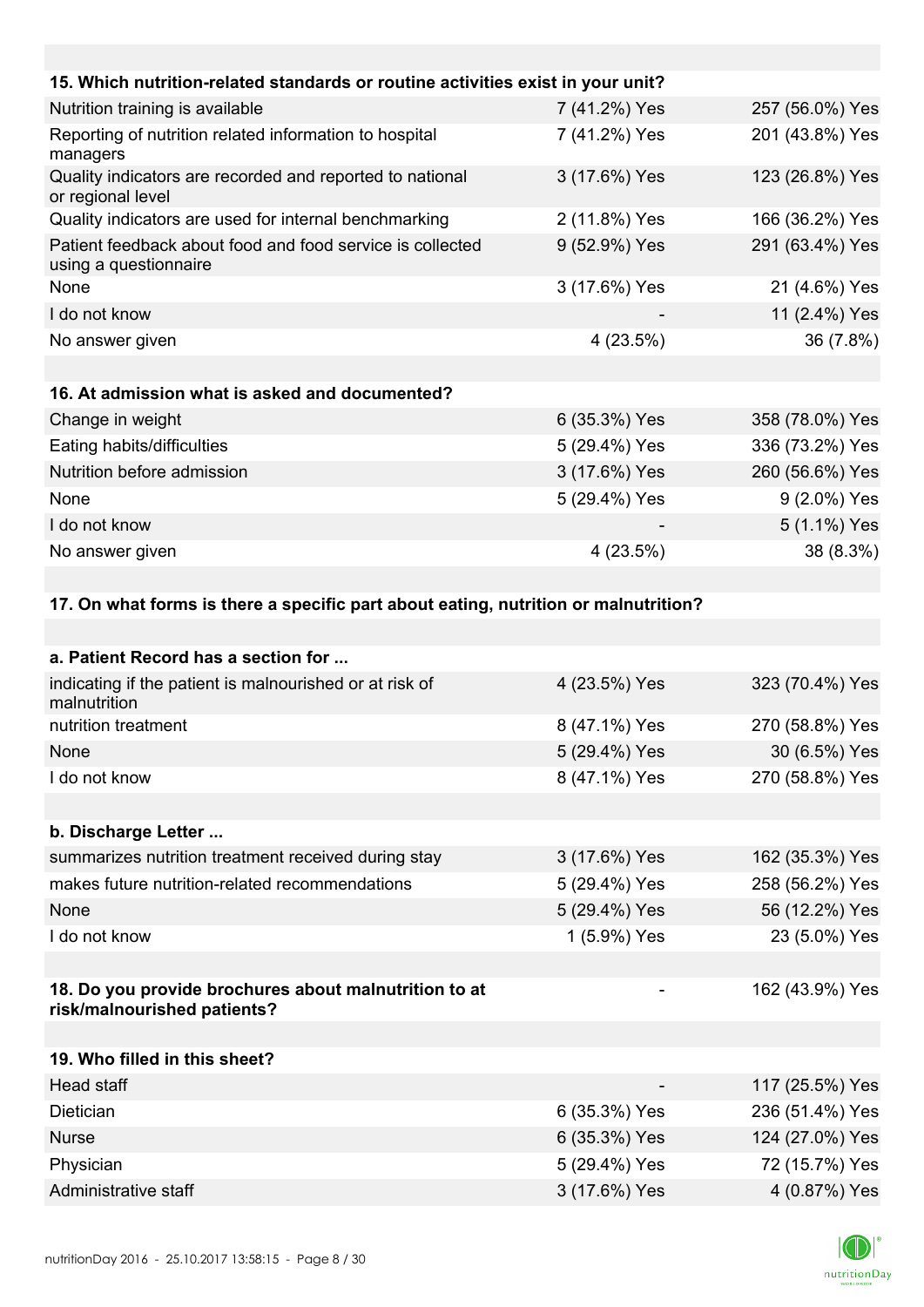| Other         | -                        | 7 (1.5%) Yes             |
|---------------|--------------------------|--------------------------|
| None          | $\overline{\phantom{0}}$ | $\overline{\phantom{0}}$ |
| I do not know | $\overline{\phantom{0}}$ | 3 (0.65%) Yes            |

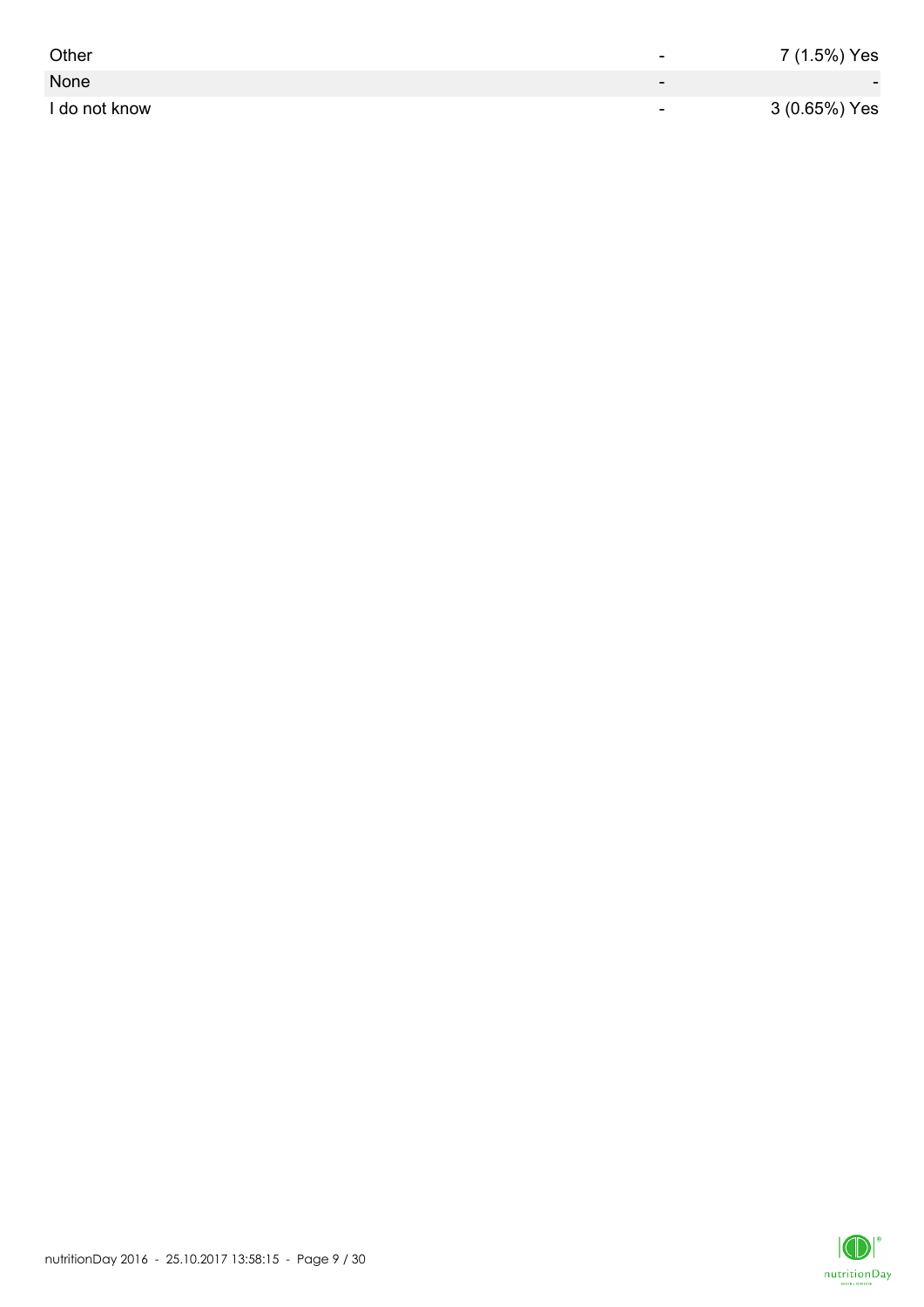|                                                                                         | <b>YOUR RESULTS</b> | <b>REFERENCE RESULTS</b> |
|-----------------------------------------------------------------------------------------|---------------------|--------------------------|
|                                                                                         |                     |                          |
| Total                                                                                   | 258                 | 8743                     |
| Age                                                                                     | 65 [51-75]          | 67 [53-78]               |
| Female                                                                                  | 112 (43.4%)         | 4410 (50.4%)             |
| Weight                                                                                  | 70.0±14.7           | 69.1±18.8                |
| Height                                                                                  | 165±10              | 164±10                   |
| <b>BMI</b>                                                                              | $25.7 \pm 5.0$      | $25.5 \pm 6.0$           |
|                                                                                         |                     |                          |
| 1. This hospital admission was                                                          |                     |                          |
| planned                                                                                 | 44 (17.1%)          | 3052 (34.9%)             |
| an emergency                                                                            | 153 (59.3%)         | 5037 (57.6%)             |
| I do not know                                                                           | 61 (23.6%)          | 654 (7.5%)               |
| No answer given                                                                         |                     |                          |
|                                                                                         |                     |                          |
| 2a. Diagnosis at admission                                                              |                     |                          |
| 0100 Infectious and parasitic diseases                                                  | 39 (15.1%)          | 801 (9.2%)               |
| 0200 Neoplasms                                                                          | 76 (29.5%)          | 1381 (15.8%)             |
| 0300 Blood and bloodforming organs and the immune<br>mechanism                          | 60 (23.3%)          | 578 (6.6%)               |
| 0400 Endocrine, nutritional and metabolic diseases                                      | 27 (10.5%)          | 1043 (11.9%)             |
| 0500 Mental health                                                                      | $3(1.2\%)$          | 333 (3.8%)               |
| 0600 Nervous system                                                                     | 19 (7.4%)           | 762 (8.7%)               |
| 0700 Eye and adnexa                                                                     | 1(0.39%)            | 131 (1.5%)               |
| 0800 Ear and mastoid process                                                            |                     | 70 (0.80%)               |
| 0900 Circulatory system                                                                 | 27 (10.5%)          | 1723 (19.7%)             |
| 1000 Respiratory system                                                                 | 28 (10.9%)          | 1358 (15.5%)             |
| 1100 Digestive system                                                                   | 62 (24.0%)          | 2210 (25.3%)             |
| 1200 Skin and subcutaneous tissue                                                       | $8(3.1\%)$          | 424 (4.8%)               |
| 1300 Musculoskeletal system and connective tissue                                       | 28 (10.9%)          | 1276 (14.6%)             |
| 1400 Genitourinary system                                                               | 27 (10.5%)          | 809 (9.3%)               |
| 1500 Pregnancy, childbirth and the puerperium                                           | 2(0.78%)            | 123 (1.4%)               |
| 1600 Conditions originating in the perinatal period                                     |                     | 21 (0.24%)               |
| 1700 Congenital/chromosomal abnormalities                                               | 1(0.39%)            | $9(0.10\%)$              |
| 1800 Symptoms, signs, abnormal clinical/lab findings                                    | $10(3.9\%)$         | 391 (4.5%)               |
| 1900 Injury, poisoning                                                                  | $3(1.2\%)$          | 276 (3.2%)               |
| 2000 External causes of morbidity and mortality (e.g.<br>transport accidents, assaults) | 6(2.3%)             | 156 (1.8%)               |
| 2100 Factors influencing health status and contact with<br>health services              |                     | 210 (2.4%)               |
| No answer given                                                                         |                     |                          |

### **3. Which conditions/comorbidities does this patient have?**

Cardiac insufficiency 23 (11.9%) 1569 (22.2%)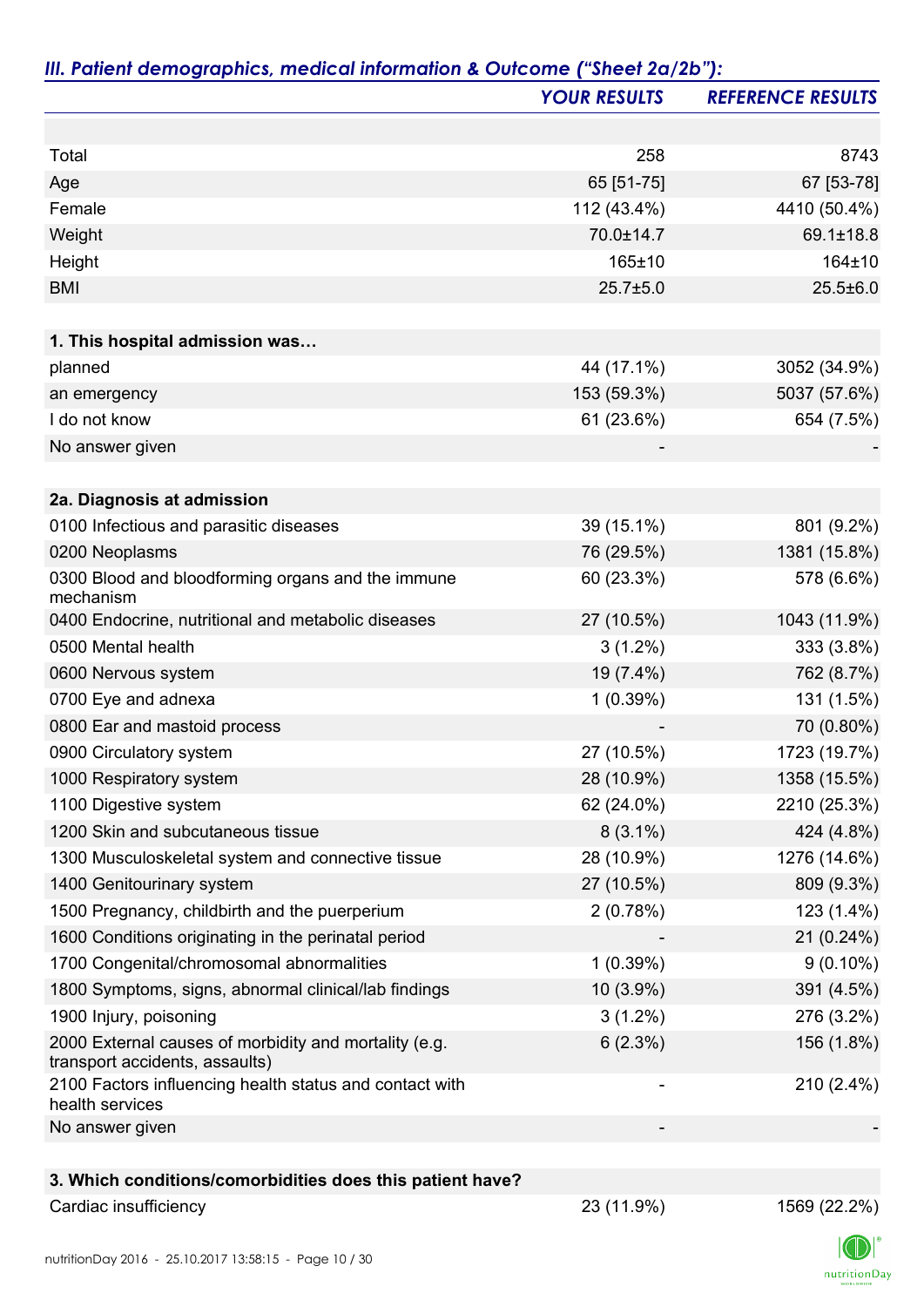| Myocardial infarction                                                    | 5(2.6%)     | 394 (5.8%)   |
|--------------------------------------------------------------------------|-------------|--------------|
| Chronic lung disease                                                     | 22 (10.9%)  | 1080 (15.5%) |
| Cerebral vascular disease                                                | 13 (6.7%)   | 745 (10.9%)  |
| Peripheral vascular disease                                              | $9(4.6\%)$  | 869 (12.6%)  |
| Chronic liver disease                                                    | 16 (8.2%)   | 441 (6.5%)   |
| Chronic kidney disease                                                   | 16 (8.2%)   | 821 (11.9%)  |
| <b>Diabetes</b>                                                          | 56 (27.7%)  | 1899 (26.8%) |
| Cancer                                                                   | 87 (38.8%)  | 1733 (24.8%) |
| Infection                                                                | 17 (8.5%)   | 1103 (15.8%) |
| Dementia                                                                 | $6(3.1\%)$  | 374 (5.5%)   |
| Major depressive disorder                                                | 11 (5.6%)   | 377 (5.6%)   |
| Other chronic mental disorder                                            | $9(4.6\%)$  | 378 (5.6%)   |
| Other chronic disease                                                    | 32 (17.2%)  | 1968 (27.8%) |
| None                                                                     | 46 (17.8%)  | 1394 (15.9%) |
|                                                                          |             |              |
| 4a. Previous operation during this hospital stay                         |             |              |
| Yes, planned                                                             | 41 (15.9%)  | 1743 (19.9%) |
| Yes, acute                                                               | $8(3.1\%)$  | 539 (6.2%)   |
| <b>No</b>                                                                | 208 (80.6%) | 6145 (70.3%) |
| I do not know                                                            | 1(0.39%)    | 126 (1.4%)   |
| Missing                                                                  |             | 190 (2.2%)   |
|                                                                          |             |              |
| Days since operation                                                     | $3[2-10]$   | 4 [1-13]     |
|                                                                          |             |              |
| 4b. Planned operation during this hospital stay                          |             |              |
| Yes, today or tomorrow                                                   | 22 (8.5%)   | 738 (8.4%)   |
| Yes, later                                                               | $8(3.1\%)$  | 513 (5.9%)   |
| No                                                                       | 212 (82.2%) | 6496 (74.3%) |
| I do not know                                                            | 10 (3.9%)   | 414 (4.7%)   |
| Missing                                                                  | 6(2.3%)     | 582 (6.7%)   |
|                                                                          |             |              |
| 5. Previous ICU admission during this hospital stay?                     | 14 (5.4%)   | 934 (10.7%)  |
| (Yes)                                                                    |             |              |
|                                                                          |             |              |
| 6. Is this patient terminally ill?                                       | 19 (7.4%)   | 630 (7.2%)   |
|                                                                          |             |              |
| 7. Fluid status                                                          |             |              |
| Normal                                                                   | 155 (60.1%) | 6866 (78.5%) |
| Overloaded                                                               | $11(4.3\%)$ | 500 (5.7%)   |
| Dehydrated                                                               | 13 (5.0%)   | 450 (5.1%)   |
| I do not know                                                            | 79 (30.6%)  | 927 (10.6%)  |
| Missing                                                                  |             |              |
|                                                                          |             |              |
| 8. Number of different medications planned                               |             |              |
| Oral                                                                     | $4[1-6]$    | $5[2-8]$     |
|                                                                          |             |              |
| $25102017135815$ $P_{QQQ}11/30$<br>$n_1$ trition $D_{01}$ / $201$ $\ell$ |             |              |

 $\textsf{nutritionDay}$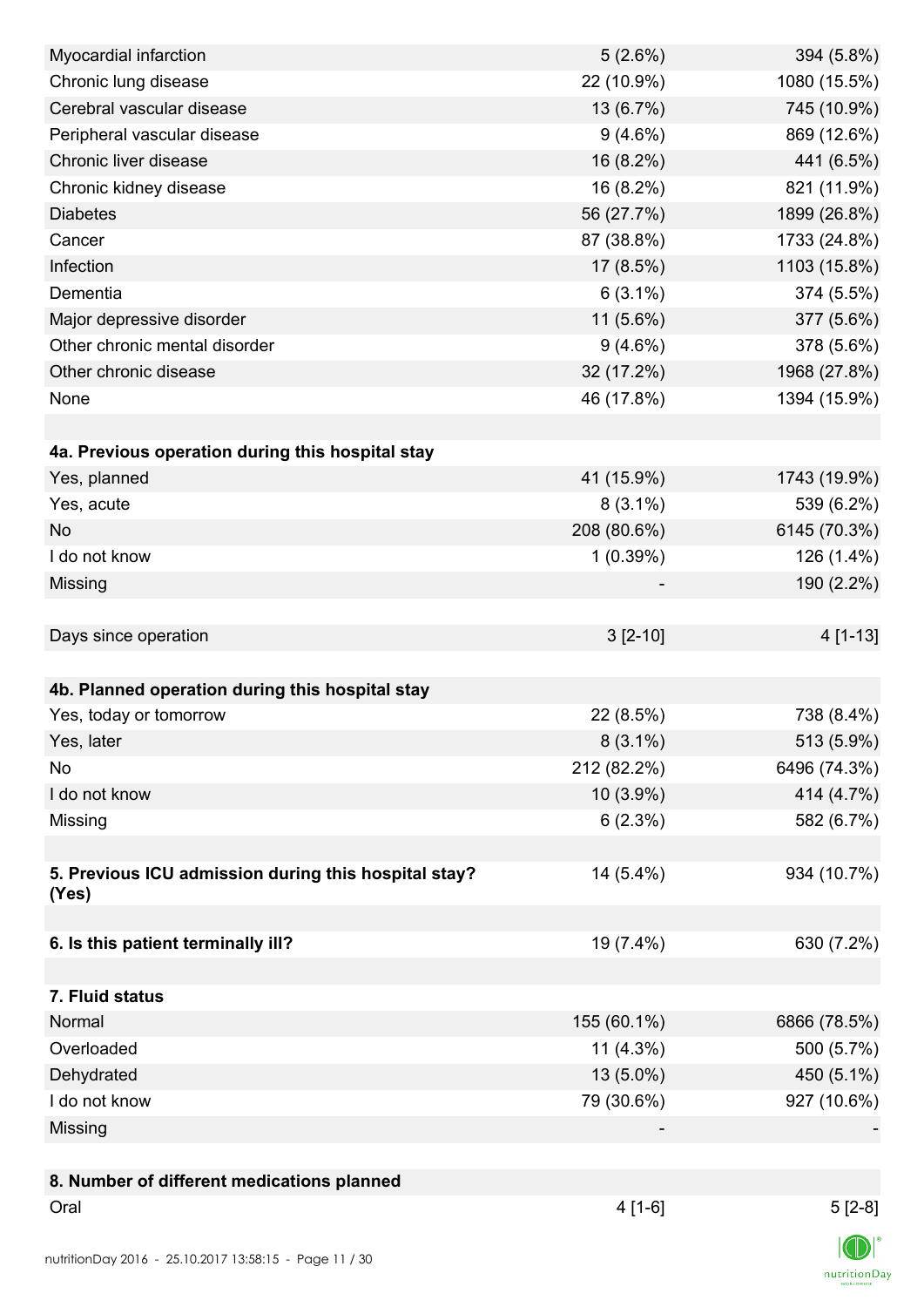| Other                                                                                 | $3 [0-6]$   | $2[1-4]$     |
|---------------------------------------------------------------------------------------|-------------|--------------|
|                                                                                       |             |              |
| 9. Was this patient identified as malnourished or at risk of malnutrition?            |             |              |
| Malnourished                                                                          | 19 (7.4%)   | 871 (10.0%)  |
| At risk                                                                               | 35 (13.6%)  | 1543 (17.6%) |
| No                                                                                    | 187 (72.5%) | 5642 (64.5%) |
| I do not know                                                                         | 17 (6.6%)   | 687 (7.9%)   |
| Missing                                                                               |             |              |
|                                                                                       |             |              |
| 10. IV Fluids                                                                         |             |              |
| Electrolyte solution (NaCl, Ringers lactate, etc)                                     | 155 (60.1%) | 3469 (39.7%) |
| 5% Glucose solution                                                                   | 18 (7.0%)   | 860 (9.8%)   |
|                                                                                       |             |              |
| 11. Number of ONS drinks planned                                                      | $0 [0-0]$   | $0 [0-0]$    |
|                                                                                       |             |              |
| 12. Nutrition intake                                                                  |             |              |
| Regular hospital food                                                                 | 103 (39.9%) | 4849 (55.5%) |
| Fortified/enriched hospital food                                                      | 7(2.7%)     | 756 (8.6%)   |
| Protein/energy supplement (e.g. ONS drinks)                                           | 25 (9.7%)   | 998 (11.4%)  |
| <b>Enteral nutrition</b>                                                              | $11(4.3\%)$ | 485 (5.5%)   |
| Parenteral nutrition                                                                  | $5(1.9\%)$  | 479 (5.5%)   |
| Special diet                                                                          | 122 (47.3%) | 3072 (35.1%) |
| None                                                                                  | 7(2.7%)     | 474 (5.4%)   |
|                                                                                       |             |              |
| 13a. All lines and Tubes                                                              |             |              |
| <b>Central Venous</b>                                                                 | 40 (15.5%)  | 734 (8.4%)   |
| Peripheral venous access                                                              | 142 (55.0%) | 4122 (47.1%) |
| Nasogastric                                                                           | $9(3.5\%)$  | 258 (3.0%)   |
| Nasojejunal                                                                           | $1(0.39\%)$ | 38 (0.43%)   |
| Nasoduadenal                                                                          |             | 22 (0.25%)   |
| Enterostoma                                                                           |             | 42 (0.48%)   |
| Percutaneous endoscopy/surgical gastrostomy                                           | $3(1.2\%)$  | 67 (0.77%)   |
| Percutaneous endoscopy/surgical jejunostomy                                           |             | 27 (0.31%)   |
| None                                                                                  | 76 (29.5%)  | 3894 (44.5%) |
|                                                                                       |             |              |
| 13b. Were there complications with nutrition related lines and tubes since admission? |             |              |
| Yes, previously                                                                       | $5(1.9\%)$  | 87 (1.00%)   |
| Yes, ongoing                                                                          | $3(1.2\%)$  | 80 (0.92%)   |
| No                                                                                    | 223 (86.4%) | 7278 (83.2%) |
| I do not know                                                                         | 25 (9.7%)   | 846 (9.7%)   |
| Missing                                                                               | 2(0.78%)    | 452 (5.2%)   |
|                                                                                       |             |              |
| 14. Please indicate if any of the following was done for this patient since admission |             |              |
| Energy requirements were determined                                                   | 40 (15.5%)  | 3103 (35.5%) |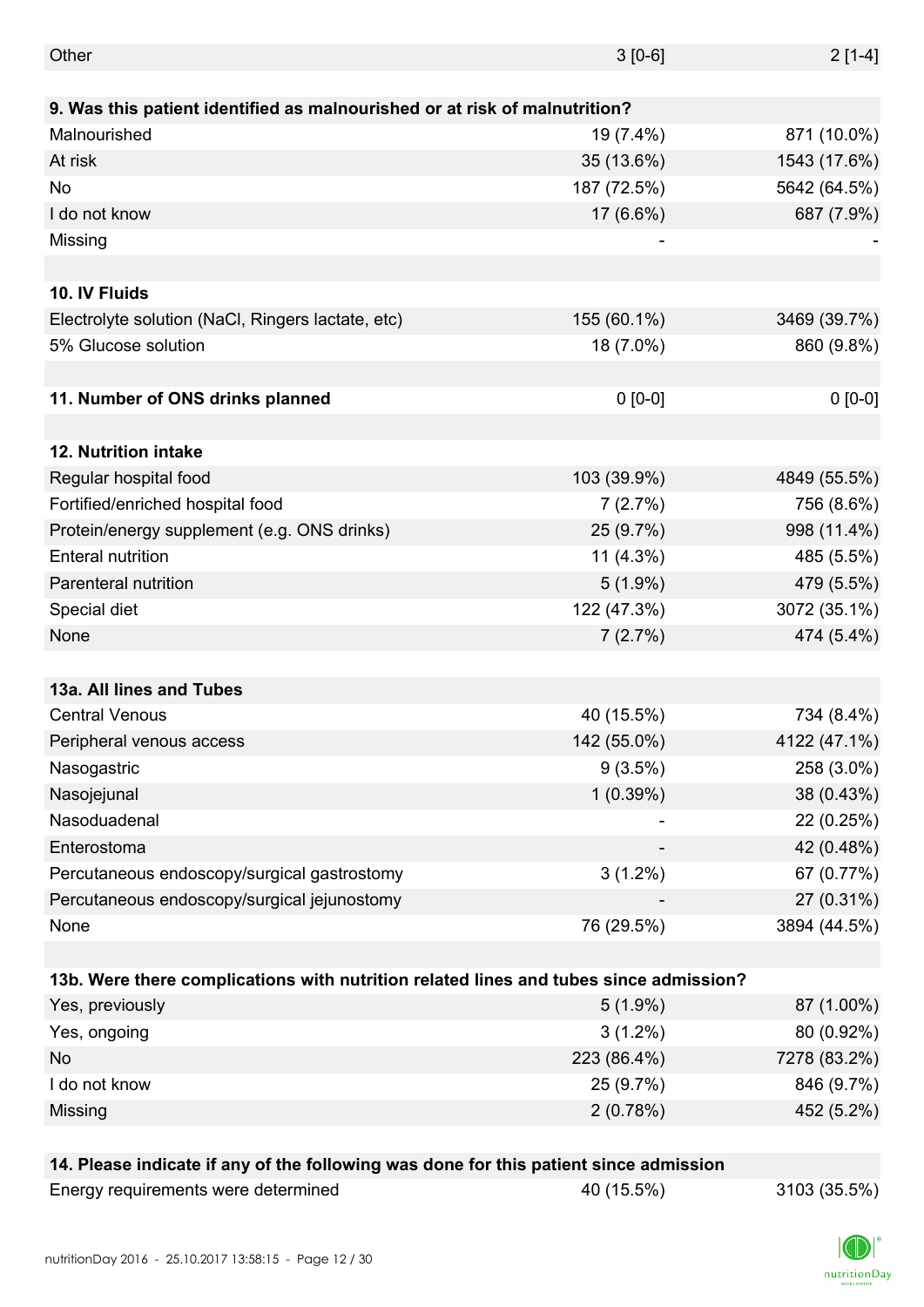| Protein requirements were determined                     | 38 (14.7%)  | 2765 (31.6%) |
|----------------------------------------------------------|-------------|--------------|
| Food/Nutrition intake was recorded in the patient record | 97 (37.6%)  | 3893 (44.5%) |
| Nutrition treatment plan was developed                   | 43 (16.7%)  | 3013 (34.5%) |
| Nutrition expert was consulted                           | 40 (15.5%)  | 2890 (33.1%) |
| Malnutrition status is recorded in the patient record    | 28 (10.9%)  | 2363 (27.0%) |
| None                                                     |             |              |
|                                                          |             |              |
| 15a. Energy goal                                         |             |              |
| $< 500$ kcal                                             | 1(0.39%)    | 268 (3.1%)   |
| 500-999 kcal                                             | $4(1.6\%)$  | 93 (1.1%)    |
| 1000-1499 kcal                                           | 9(3.5%)     | 884 (10.1%)  |
| 1500-1999 kcal                                           | 20 (7.8%)   | 2574 (29.4%) |
| >=2000 kcal                                              | 34 (13.2%)  | 958 (11.0%)  |
| Not determined                                           | 165 (64.0%) | 3200 (36.6%) |
| I do not know                                            | 25 (9.7%)   | 730 (8.3%)   |
| Missing                                                  |             | 36 (0.41%)   |
|                                                          |             |              |
| 15b. Energy intake                                       |             |              |
| $< 500$ kcal                                             | 6(2.3%)     | 530 (6.1%)   |
| 500-999 kcal                                             | 12 (4.7%)   | 483 (5.5%)   |
| 1000-1499 kcal                                           | 16 (6.2%)   | 1101 (12.6%) |
| 1500-1999 kcal                                           | 20 (7.8%)   | 1928 (22.1%) |
| >=2000 kcal                                              | $11(4.3\%)$ | 584 (6.7%)   |
| Not determined                                           | 139 (53.9%) | 2964 (33.9%) |
| I do not know                                            | 52 (20.2%)  | 1101 (12.6%) |
| Missing                                                  | 2(0.78%)    | 52 (0.59%)   |
|                                                          |             |              |
| 16. Since admission, this patient's health status has    |             |              |
| Improved                                                 | 120 (46.5%) | 4436 (50.7%) |
| Deteriorated                                             | 26 (10.1%)  | 485 (5.5%)   |
| Remained the same                                        | 60 (23.3%)  | 2411 (27.6%) |
| This patient has just been admitted                      | 18 (7.0%)   | 555 (6.3%)   |
| I do not know                                            | 34 (13.2%)  | 856 (9.8%)   |
| Missing                                                  |             |              |
|                                                          |             |              |
| Length of hospital stay (days)                           | 11 [6-20]   | 12 [6-24]    |
|                                                          |             |              |
| <b>Outcome Code</b>                                      |             |              |
| 1= Still in the hospital                                 | $8(3.1\%)$  | 748 (8.6%)   |
| 2= Transferred to another hospital                       | 1(0.39%)    | 211 (2.4%)   |
| 3= Transferred to long term care                         | $5(1.9\%)$  | 360 (4.1%)   |
| 4= Rehabilitation                                        | 2(0.78%)    | 486 (5.6%)   |
| 5= Discharged home                                       | 182 (70.5%) | 6417 (73.4%) |
| 6= Death                                                 | 7(2.7%)     | 260 (3.0%)   |

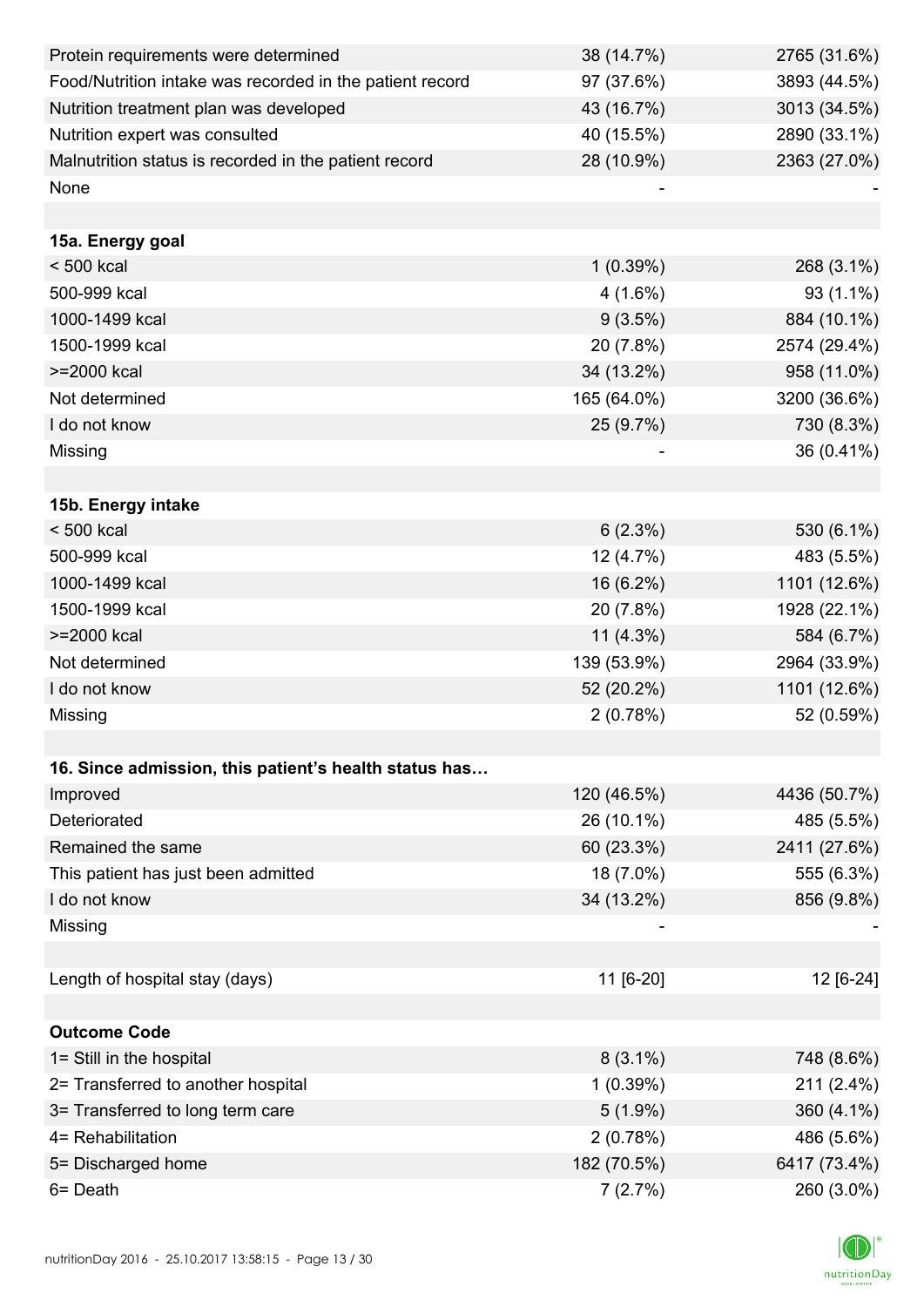| $7 =$ Others                         | 1(0.39%)    | 173 (2.0%)   |
|--------------------------------------|-------------|--------------|
| Missing                              | 52 (20.2%)  | 88 (1.0%)    |
|                                      |             |              |
| <b>Readmitted since ND</b>           |             |              |
| $1 = No$                             | 163 (82.7%) | 6055 (78.3%) |
| 2= Yes, same hospital planned        | $16(8.1\%)$ | 457 (5.9%)   |
| 3= Yes, same hospital unplanned      | $16(8.1\%)$ | 454 (5.9%)   |
| 4= Yes, different hospital planned   |             | 44 (0.57%)   |
| 5= Yes, different hospital unplanned |             | 44 (0.57%)   |
| 6= Unknown                           | $1(0.51\%)$ | 299 (3.9%)   |
| Missing                              | $1(0.51\%)$ | 386 (5.0%)   |

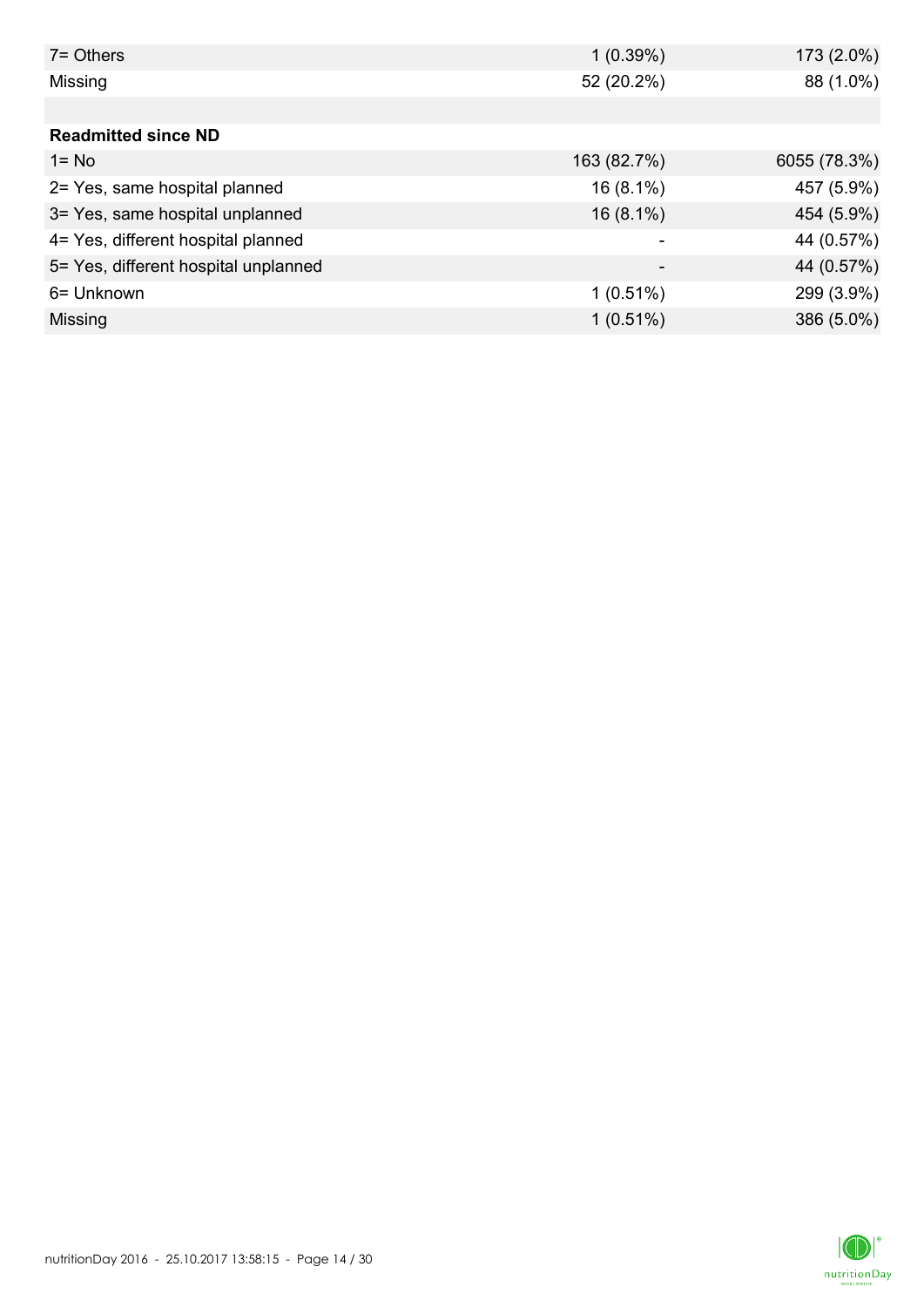|                                                                                      | <b>YOUR RESULTS</b> | <b>REFERENCE RESULTS</b> |
|--------------------------------------------------------------------------------------|---------------------|--------------------------|
|                                                                                      |                     |                          |
| 1. What are your typical dietary habits?                                             |                     |                          |
| No special dietary habits                                                            | 170 (67.5%)         | 5885 (69.8%)             |
| I am vegetarian                                                                      | $3(1.2\%)$          | 142 (1.7%)               |
| I adhee to a vegan diet                                                              |                     | 50 (0.59%)               |
| I eat gluten-free diet                                                               | $3(1.2\%)$          | 73 (0.87%)               |
| I avoid added sugars                                                                 | 49 (19.4%)          | 1290 (15.3%)             |
| I avoid carbohydrates                                                                | $8(3.2\%)$          | 477 (5.7%)               |
| I eat a low fat-diet                                                                 | 35 (13.9%)          | 972 (11.5%)              |
| I am lactose intolerant                                                              | 17 (6.7%)           | 328 (3.9%)               |
| Other special diet due to intolerances/allergies                                     | 2(0.79%)            | 171 (2.0%)               |
| Other                                                                                | 17 (6.7%)           | 603 (7.2%)               |
| No answer given                                                                      | $3(1.2\%)$          | 162 (1.9%)               |
| 2. Where did you live before your current hospital admission?                        |                     |                          |
| At home                                                                              | 234 (92.9%)         | 7497 (89.0%)             |
| In a nursing home or other live-in facility                                          | $5(2.0\%)$          | 287 (3.4%)               |
| I was transferred from another hospital                                              | $6(2.4\%)$          | 418 (5.0%)               |
| Other                                                                                | $4(1.6\%)$          | 139 (1.6%)               |
| Missing                                                                              | $3(1.2\%)$          | 87 (1.0%)                |
| 3. In general, are you able to walk?                                                 |                     |                          |
| Yes                                                                                  | 167 (66.3%)         | 5392 (64.0%)             |
| Yes, with someone's help                                                             | 30 (11.9%)          | 899 (10.7%)              |
| Yes, independently using a cane, walker, or crutches                                 | 26 (10.3%)          | 1107 (13.1%)             |
| No, I have a wheelchair                                                              | 10 (4.0%)           | 355 (4.2%)               |
| No, I am bedridden                                                                   | 14 (5.6%)           | 548 (6.5%)               |
| Missing                                                                              | $5(2.0\%)$          | 127 (1.5%)               |
|                                                                                      |                     |                          |
| 4. In general, how would you say your health is?                                     |                     |                          |
| Very good                                                                            | 16 (6.3%)           | 615 (7.3%)               |
| Good                                                                                 | 72 (28.6%)          | 3078 (36.5%)             |
| Fair                                                                                 | 112 (44.4%)         | 3196 (37.9%)             |
| Poor                                                                                 | 37 (14.7%)          | 1144 (13.6%)             |
| Very poor                                                                            | $6(2.4\%)$          | 254 (3.0%)               |
| Missing                                                                              | $9(3.6\%)$          | 141 (1.7%)               |
| 5. Over the last 12 months prior to your current hospital admission approximately    |                     |                          |
| how many times have you seen a doctor?                                               | 4 [2-12]            | $4[2-10]$                |
| how many times have you been admitted to the<br>hospital (Emergency room, any ward)? | $2[0-3]$            | $1[0-2]$                 |

| <b>TOSPITAL (LITTER GETTER</b> TOOM, any wald):      |          |            |
|------------------------------------------------------|----------|------------|
| how many nights in total have you spent in hospital? | 7 [1-20] | $5 [0-15]$ |

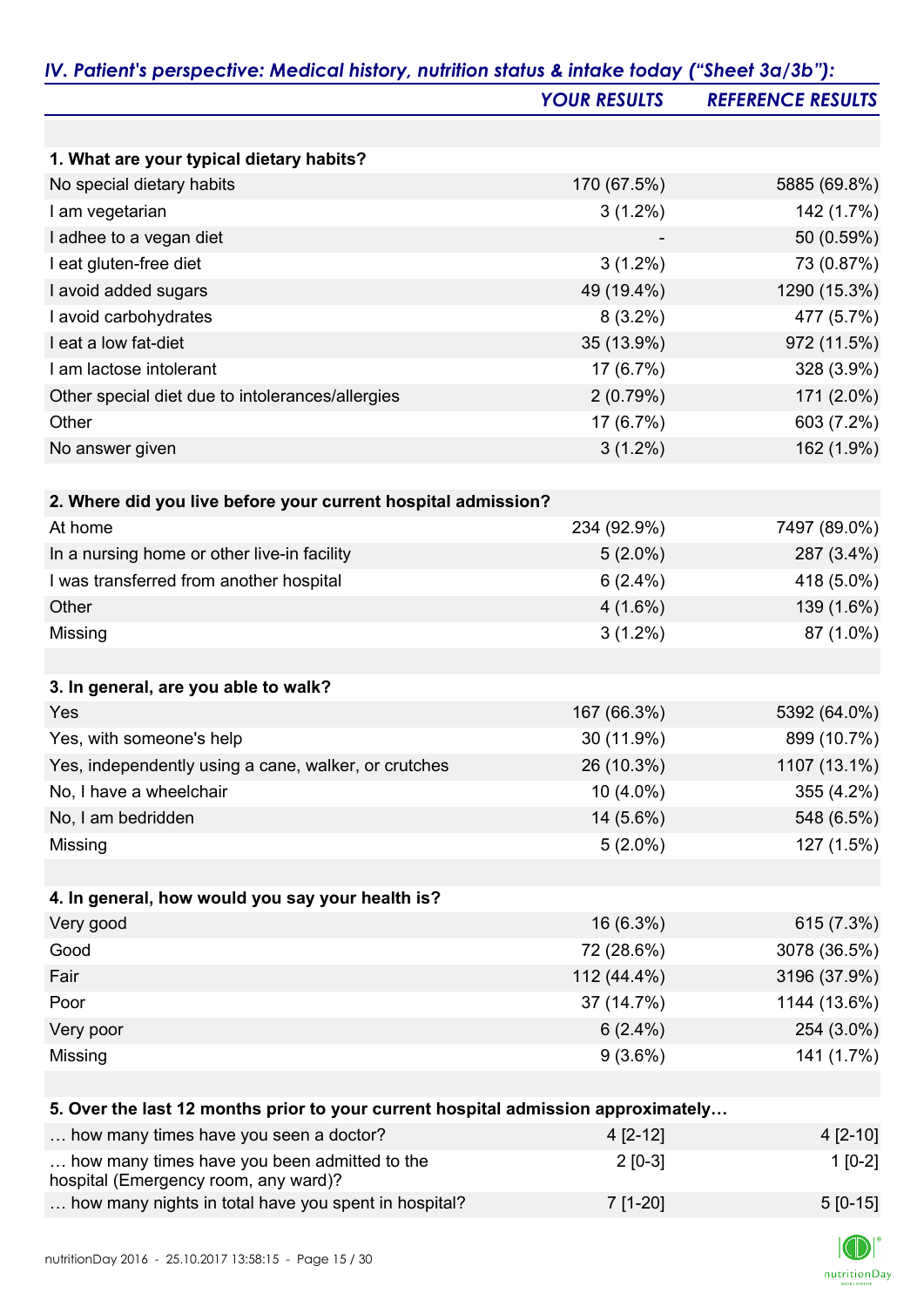| 6. How many different medications do you take routinely each day (prior to hospitalisation)? |             |              |
|----------------------------------------------------------------------------------------------|-------------|--------------|
| $1 - 2$                                                                                      | 56 (22.2%)  | 1638 (19.4%) |
| $3-5$                                                                                        | 69 (27.4%)  | 2272 (27.0%) |
| More than 5                                                                                  | 82 (32.5%)  | 2608 (30.9%) |
| None                                                                                         | 36 (14.3%)  | 1375 (16.3%) |
| I do not know                                                                                | $8(3.2\%)$  | 429 (5.1%)   |
| Missing                                                                                      | $1(0.40\%)$ | 106 (1.3%)   |
|                                                                                              |             |              |
| 7. Do you have health insurance?                                                             |             |              |
| Yes, private insurance only                                                                  | 22 (8.7%)   | 1250 (14.8%) |
| Yes, public insurance only                                                                   | 177 (70.2%) | 4213 (50.0%) |
| Yes, both                                                                                    | 20 (7.9%)   | 1101 (13.1%) |
| None                                                                                         | 30 (11.9%)  | 1114 (13.2%) |
| I prefer not to answer                                                                       | 2(0.79%)    | 483 (5.7%)   |
| Missing                                                                                      | $1(0.40\%)$ | 267 (3.2%)   |
|                                                                                              |             |              |
| 8. What was your weight 5 years ago?                                                         | 75 [65-82]  | 70 [60-83]   |
| I do not know                                                                                | 66 (26.2%)  | 2268 (26.9%) |
|                                                                                              |             |              |
| 9a. Have you lost weight within the last 3 months?                                           |             |              |
| Yes, intentionally                                                                           | 20 (7.9%)   | 795 (9.4%)   |
| Yes, unintentionally                                                                         | 129 (51.2%) | 3179 (37.7%) |
| No, my weight stayed the same                                                                | 55 (21.8%)  | 2488 (29.5%) |
| No, I gained weight                                                                          | 21 (8.3%)   | 911 (10.8%)  |
| I do not know                                                                                | 20 (7.9%)   | 856 (10.2%)  |
| Missing                                                                                      | 7(2.8%)     | 199 (2.4%)   |
|                                                                                              |             |              |
| 9b. If yes, how many kg did you lose?                                                        | $7 [4-10]$  | $6[3-10]$    |
| I do not know                                                                                | 21 (14.1%)  | 672 (16.9%)  |
|                                                                                              |             |              |
| 10. Did you know about your hospitalisation two days                                         | 60 (25.4%)  | 3142 (39.1%) |
| before admission? (Yes)                                                                      |             |              |
|                                                                                              |             |              |
| 11. Please indicate if you                                                                   |             |              |
| were weighed at admission                                                                    | 91 (36.1%)  | 4710 (56.2%) |
| were informed about your nutrition status                                                    | 49 (19.4%)  | 2651 (32.0%) |
| were informed about nutrition care options                                                   | 42 (16.8%)  | 2341 (28.3%) |
| received special nutrition care                                                              | 74 (29.6%)  | 2232 (27.0%) |
|                                                                                              |             |              |
| 12. How well have you eaten in the week before you were admitted to the hospital?            |             |              |
| More than normal                                                                             | 7(2.8%)     | 366 (4.4%)   |

| <b>NOTE than normal</b> | $(2.0\%)$   | 300 (4.4%)   |
|-------------------------|-------------|--------------|
| Normal                  | 156 (62.2%) | 5184 (62.0%) |
| About 3/4 of normal     | 25 (10.0%)  | 801 (9.6%)   |
| About half of normal    | 27 (10.8%)  | 1028 (12.3%) |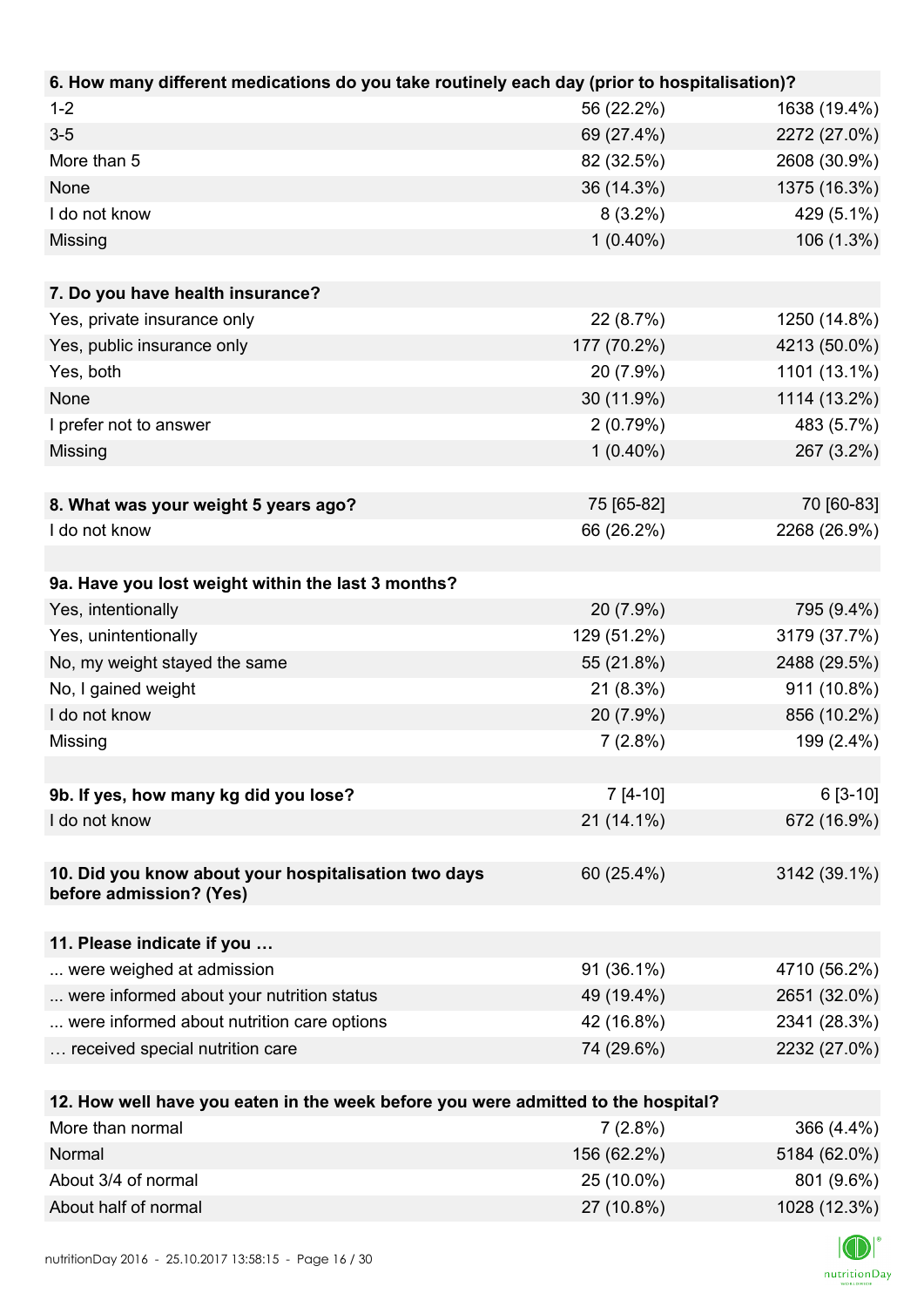| About a quarter to nearly nothing                                              | 24 (9.6%)    | 750 (9.0%)   |
|--------------------------------------------------------------------------------|--------------|--------------|
| I do not know                                                                  | $5(2.0\%)$   | 82 (0.98%)   |
| Missing                                                                        | 7(2.8%)      | 157 (1.9%)   |
|                                                                                |              |              |
| 13. In general, how satisfied are you with the food at the hospital?           |              |              |
| Very satisfied                                                                 | 63 (25.1%)   | 2303 (27.5%) |
| Somewhat satisfied                                                             | 62 (24.7%)   | 2525 (30.2%) |
| <b>Neutral</b>                                                                 | 47 (18.7%)   | 1669 (19.9%) |
| <b>Dissatisfied</b>                                                            | 22 (8.8%)    | 652 (7.8%)   |
| Very dissatisfied                                                              | $21(8.4\%)$  | 252 (3.0%)   |
| I do not know                                                                  | 28 (11.2%)   | 712 (8.5%)   |
| Missing                                                                        | $8(3.2\%)$   | 255 (3.0%)   |
|                                                                                |              |              |
| 14. Did you get any help with eating TODAY?                                    |              |              |
| Yes, from family or friends                                                    | 56 (22.3%)   | 910 (10.9%)  |
| Yes, from hospital staff                                                       | 7(2.8%)      | 544 (6.5%)   |
| No                                                                             | 180 (71.7%)  | 6450 (77.1%) |
| I do not know                                                                  | $5(2.0\%)$   | 107 (1.3%)   |
| Missing                                                                        | $3(1.2\%)$   | 357 (4.3%)   |
|                                                                                |              |              |
| 15. Were you able to eat without interruption TODAY?<br>(Yes)                  | 167 (71.1%)  | 5869 (74.5%) |
|                                                                                |              |              |
| 16a. Please indicate how much hospital food you ate for lunch or dinner TODAY: |              |              |
| About all                                                                      | 114 (45.4%)  | 4051 (48.4%) |
| 1/2                                                                            | 59 (23.5%)   | 1966 (23.5%) |
| 1/4                                                                            | 34 (13.5%)   | 1005 (12.0%) |
| Nothing                                                                        | 30 (12.0%)   | 975 (11.7%)  |
| Missing                                                                        | 14 (5.6%)    | 371 (4.4%)   |
|                                                                                |              |              |
| 16b. The portion size of the meal I ordered TODAY was                          |              |              |
| Standard                                                                       | 163 (64.9%)  | 5388 (64.4%) |
| Smaller                                                                        | 18 (7.2%)    | 778 (9.3%)   |
| Larger                                                                         | 12 (4.8%)    | 328 (3.9%)   |
| I do not know                                                                  | 31 (12.4%)   | 848 (10.1%)  |
| Missing                                                                        | 27 (10.8%)   | 1026 (12.3%) |
|                                                                                |              |              |
| 17. If you did not eat everything of your meal, please tell us why:            |              |              |
|                                                                                |              |              |
| I did not like the type of food offered                                        | $30(24.4\%)$ | 570 (14.4%)  |
| I did not like the smell/taste of the food                                     | 16 (13.0%)   | 443 (11.2%)  |
| The food did not fit my cultural/religious preferences                         |              | 47 (1.2%)    |
| The food was too hot                                                           | $2(1.6\%)$   | 14 (0.35%)   |
| The food was too cold                                                          | $2(1.6\%)$   | 86 (2.2%)    |
| Due to food allergy/intolerance                                                | $1(0.81\%)$  | 25 (0.63%)   |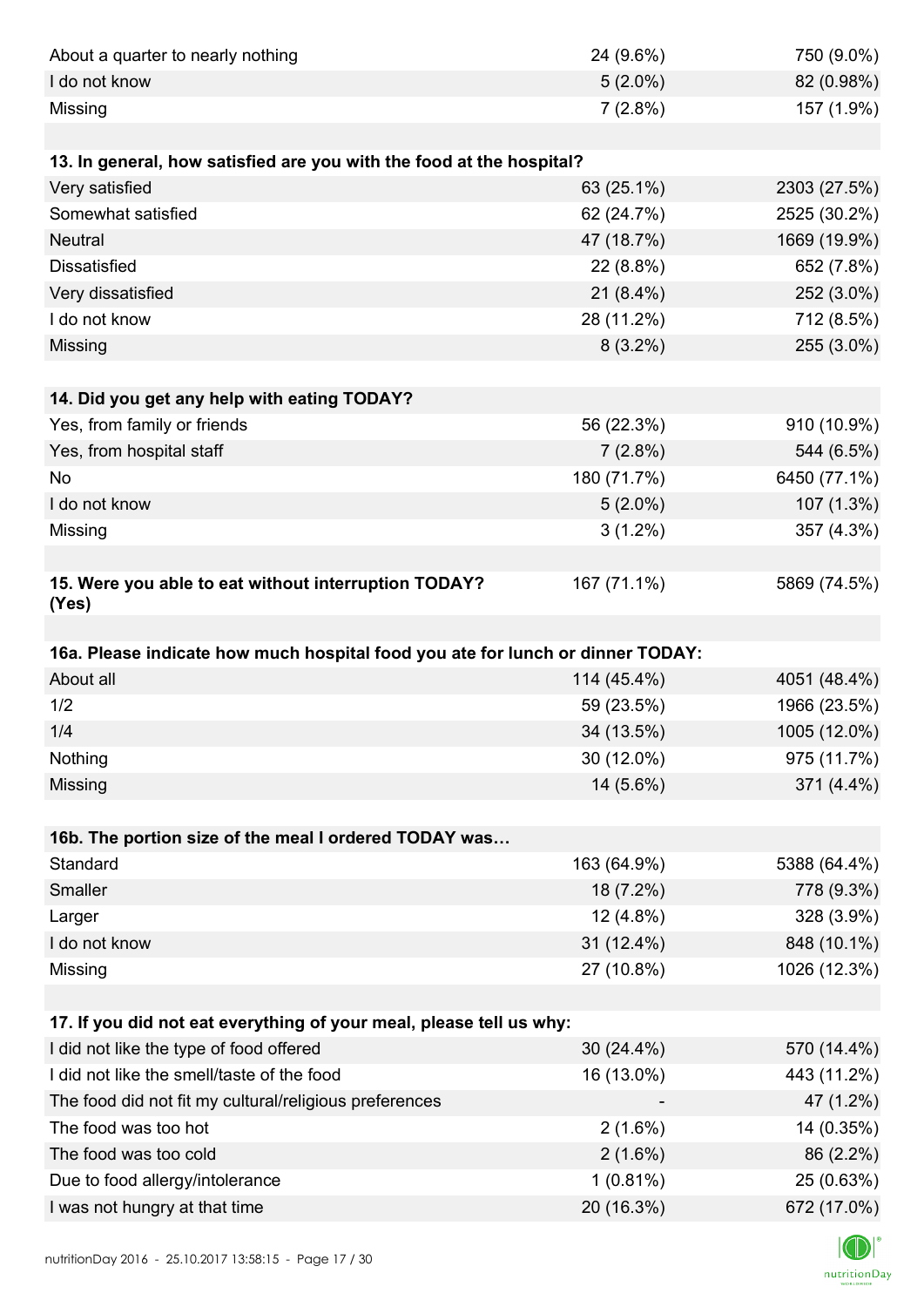| I do not have my usual appetite                                                      | 50 (40.7%)  | 1114 (28.2%) |
|--------------------------------------------------------------------------------------|-------------|--------------|
| I have problems chewing/swallowing                                                   | $10(8.1\%)$ | 225 (5.7%)   |
| I normally eat less than what was served                                             | 17 (13.8%)  | 428 (10.8%)  |
| I had nausea/vomiting                                                                | 19 (15.4%)  | 327 (8.3%)   |
| I was too tired                                                                      | 12 (9.8%)   | 219 (5.5%)   |
| I cannot eat without help                                                            | $1(0.81\%)$ | 68 (1.7%)    |
| I was not allowed to eat                                                             | 17 (13.8%)  | 449 (11.4%)  |
| I had an exam, surgery, or test and missed my meal                                   | $2(1.6\%)$  | 234 (5.9%)   |
| I did not get requested food                                                         | $1(0.81\%)$ | 53 (1.3%)    |
| No answer given                                                                      | 11 (8.9%)   | 481 (12.2%)  |
|                                                                                      |             |              |
| 18. Enter the number of glasses/cups of the drinks you consumed in the last 24 hours |             |              |
| Water                                                                                | $4[2-6]$    | $3[2-5]$     |
| Tea                                                                                  | $1[0-1]$    | $1[0-2]$     |
| Coffee                                                                               | $1[1-2]$    | $1[0-2]$     |
| <b>Milk</b>                                                                          | $1[1-2]$    | $1[0-1]$     |
| Fruit juice                                                                          | $1[1-2]$    | $1[0-2]$     |
| Soft drinks                                                                          | $0 [0-0]$   | $0[0-1]$     |
| <b>Nutrition drink</b>                                                               | $0 [0-1]$   | $0 [0-1]$    |
| Other                                                                                | $0 [0-1]$   | $0 [0-1]$    |
|                                                                                      |             |              |
| 19a. Did you eat any food apart from hospital food                                   | 51 (22.4%)  | 2048 (26.7%) |
| <b>TODAY?</b>                                                                        |             |              |
| 19b. If yes, what did you eat?                                                       |             |              |
| Sweet snacks                                                                         | 13 (25.5%)  | 501 (24.5%)  |
| Salty snacks                                                                         |             | 273 (13.3%)  |
| Homemade food                                                                        | 13 (25.5%)  | 302 (14.7%)  |
| Fruits                                                                               | 14 (27.5%)  | 724 (35.4%)  |
| Dairy products                                                                       | 9(17.6%)    | 212 (10.4%)  |
| Food delivered/restaurant                                                            | $2(3.9\%)$  | 84 (4.1%)    |
| Sandwich                                                                             | 9(17.6%)    | 139 (6.8%)   |
| Other                                                                                | $5(9.8\%)$  | 400 (19.5%)  |
|                                                                                      |             |              |
| 20. How has your food intake changed since your hospital admission?                  |             |              |
| Increased                                                                            | 31 (12.4%)  | 1138 (13.6%) |
| Decreased                                                                            | 110 (43.8%) | 2694 (32.2%) |
| Stayed the same                                                                      | 83 (33.1%)  | 3504 (41.9%) |
| I do not know                                                                        | 17 (6.8%)   | 582 (7.0%)   |
| Missing                                                                              | 10 (4.0%)   | 450 (5.4%)   |
|                                                                                      |             |              |
| 21. TODAY I feel                                                                     |             |              |
| Stronger than at admission                                                           | 112 (44.6%) | 3635 (43.4%) |
| Weaker than at admission                                                             | 70 (27.9%)  | 1458 (17.4%) |
| Same as at admission                                                                 | 48 (19.1%)  | 2363 (28.2%) |
|                                                                                      |             |              |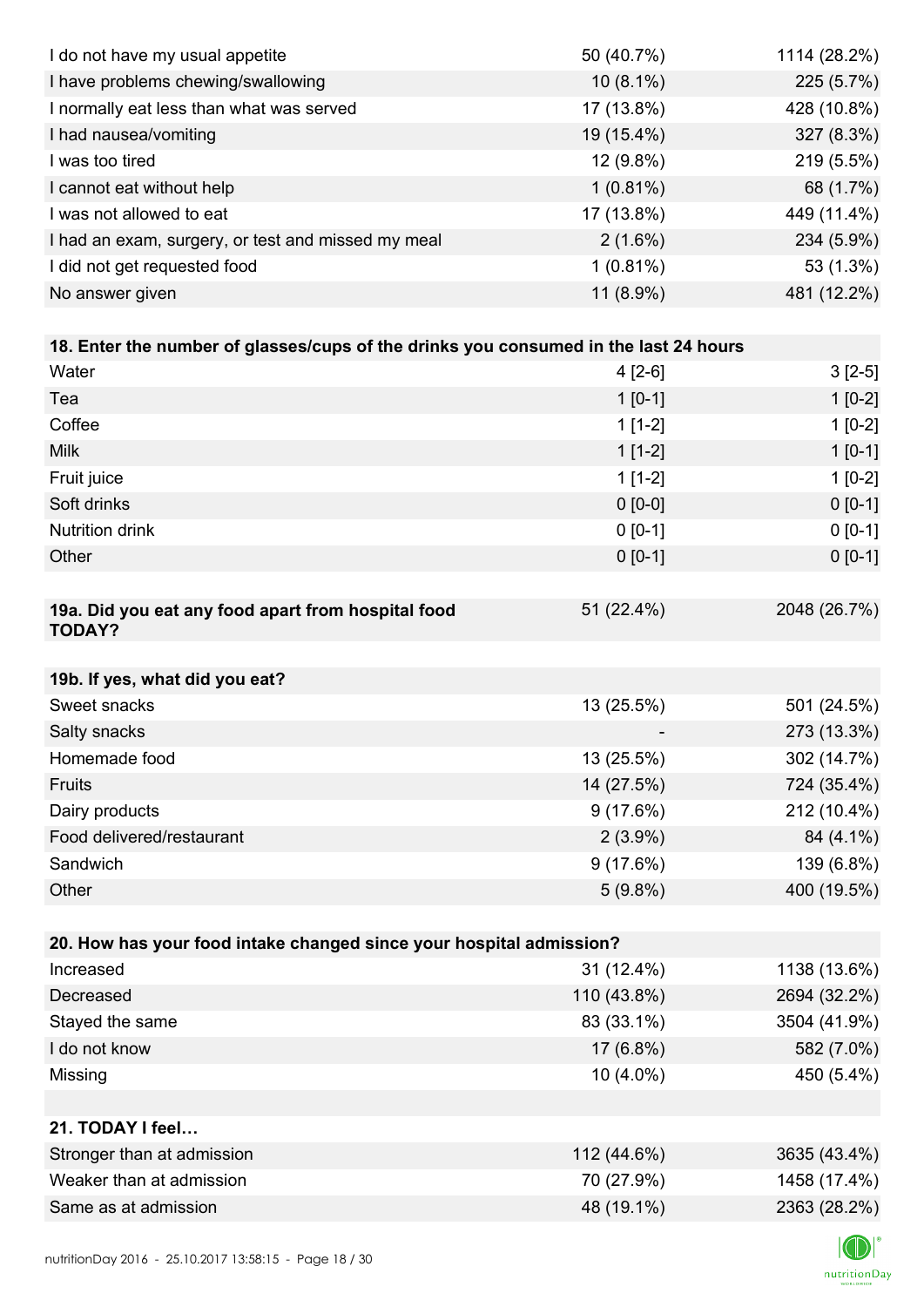| I was admitted today                                 | $3(1.2\%)$   | 236 (2.8%)   |
|------------------------------------------------------|--------------|--------------|
| I do not know                                        | 11 $(4.4\%)$ | 454 (5.4%)   |
| Missing                                              | 7(2.8%)      | 222 (2.7%)   |
|                                                      |              |              |
| 22. Can you walk without assistance TODAY?           |              |              |
| Yes                                                  | 138 (55.0%)  | 4925 (58.9%) |
| No, only with assistance                             | 64 (25.5%)   | 2067 (24.7%) |
| No, I stay in bed                                    | 37 (14.7%)   | 929 (11.1%)  |
| Missing                                              | $12(4.8\%)$  | 447 (5.3%)   |
|                                                      |              |              |
| 23. Did anyone help you complete this questionnaire? | 145 (58.5%)  | 5634 (69.0%) |

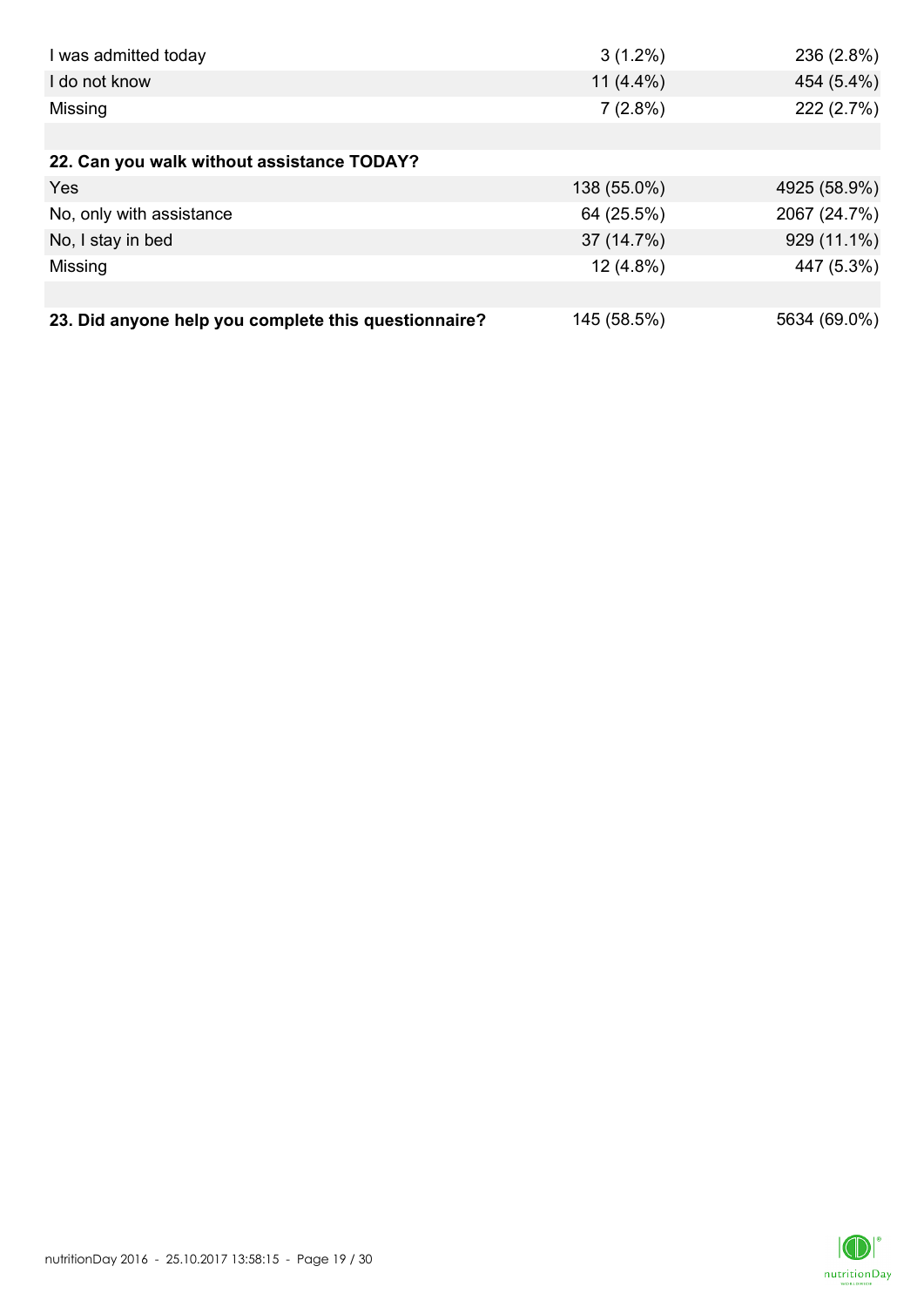## *V. Oncology: Unit organisation and structures ("Sheet 1 onco"):*

|                                                                           | <b>YOUR RESULTS</b>      | <b>REFERENCE RESULTS</b> |
|---------------------------------------------------------------------------|--------------------------|--------------------------|
| Number of units with cancer patients:                                     | 6                        | 113                      |
| Computerized system in hospital:                                          | 4 units (67%) YES        | 109 units (96%) YES      |
| Nutritional treatment of cancer patients is part of<br>overall care plan  | 6 units (100%) YES       | 95 units (84%) YES       |
| Nutritional treatment is considered                                       |                          |                          |
|                                                                           |                          |                          |
| Routinely                                                                 | $2(33,3\%)$              | 56 (49.6%)               |
| When patient asks                                                         | $3(50,0\%)$              | 29 (25.7%)               |
| When body weight loss > 10%                                               | $3(50,0\%)$              | 39 (34.5%)               |
| During palliative phase<br>Other                                          |                          | 33 (29.2%)               |
|                                                                           | 1(16,7%)                 | $6(5.31\%)$              |
| Missing                                                                   |                          | 17 (15.0%)               |
| Nutritional treatment is not part of the<br>comprehensive approach due to |                          |                          |
| Lack of evidence                                                          |                          | 7(6.19%)                 |
| No knowledge of the field                                                 | $\overline{\phantom{0}}$ | 7(6.19%)                 |
| No reimbursement                                                          |                          | 7(6.19%)                 |
| It feeds the tumour                                                       | -                        | 1(0.88%)                 |
| Other                                                                     |                          | 4(3.54%)                 |
| Nutritional therapy used for cancer patients                              |                          |                          |
| Nutrition according to nutrition plan                                     | $2(33,3\%)$              | 64 (56.6%)               |
| Calculation of energy needs                                               | $3(50,0\%)$              | 82 (72.6%)               |
| Monitoring patients intake and use of oral<br>supplements                 | $6(100\%)$               | 99 (87.6%)               |
| None                                                                      |                          | 4(3.54%)                 |
| Other                                                                     | 1(16,7%)                 | 5(4.42%)                 |
| Missing                                                                   |                          | 2(1.77%)                 |
| Nutritional therapy is not used due to                                    |                          |                          |
| Lack of evidence                                                          |                          | 2(1.77%)                 |
| Lack of experience                                                        |                          | 6(5.31%)                 |
| No reimbursement                                                          |                          | 3(2.65%)                 |
| Lack of dietitians                                                        |                          | 8(7.08%)                 |
| Lack of other experts                                                     | -                        | 3(2.65%)                 |
| Other                                                                     |                          | 1(0.88%)                 |
| Missing                                                                   |                          |                          |
|                                                                           |                          |                          |

#### **Assessment of parameters in cancer patients & methods used:**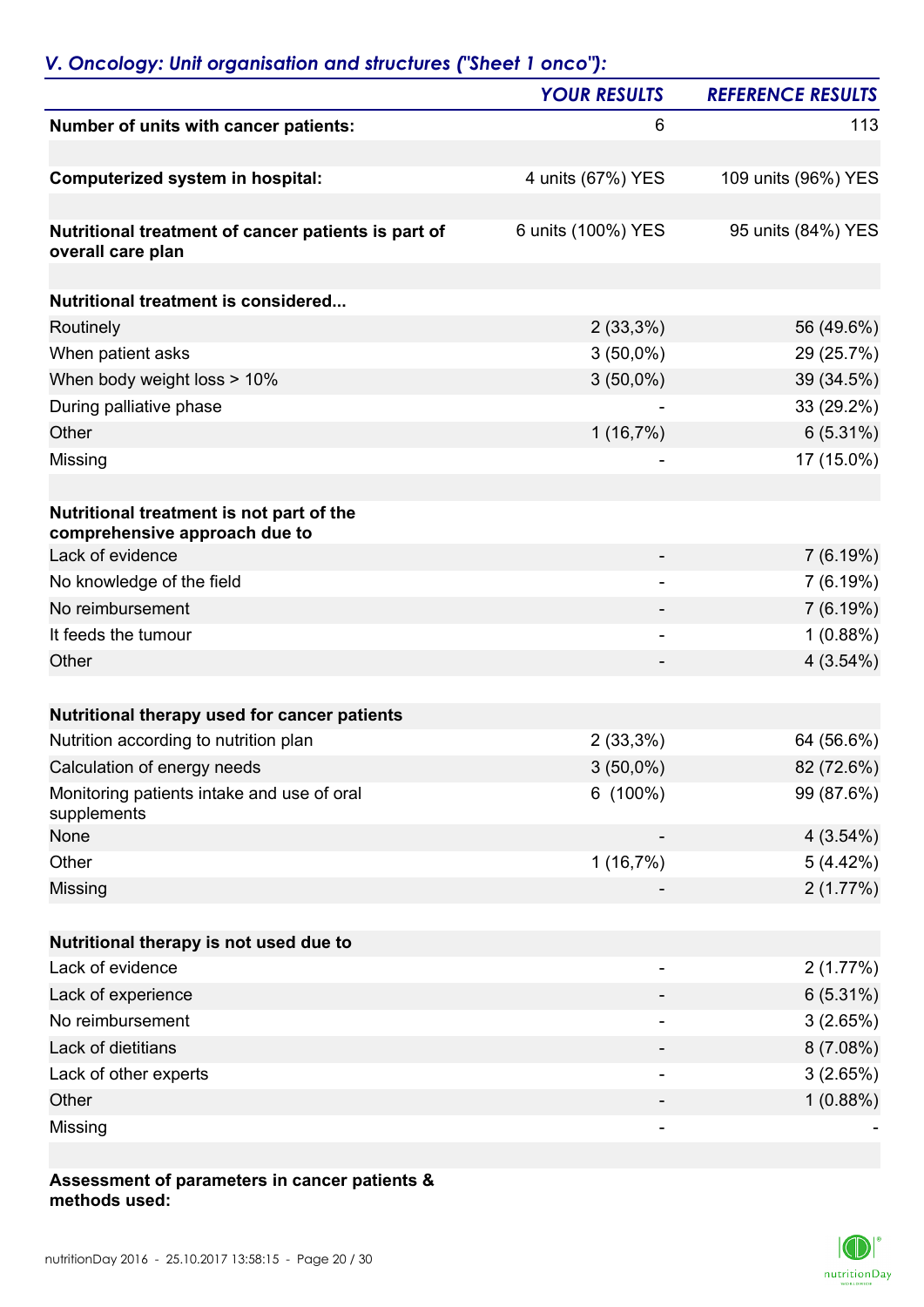| Anthropometry/Body composition: |                          |            |
|---------------------------------|--------------------------|------------|
| <b>Body weight</b>              |                          |            |
| Regularly                       | $3(50,0\%)$              | 75 (66.4%) |
| At chemotherapy                 | $2(33,3\%)$              | 12 (10.6%) |
| When necessary                  | 1(16,7%)                 | 23 (20.4%) |
| <b>Never</b>                    |                          | 1(0.88%)   |
| Unknown                         | $\overline{\phantom{a}}$ | 1(0.88%)   |
| Missing                         |                          | 1(0.88%)   |
|                                 |                          |            |
| Anthropometrics (circumference) |                          |            |
| Regularly                       |                          | 12 (10.6%) |
| At chemotherapy                 |                          | 1(0.88%)   |
| When necessary                  | $3(50,0\%)$              | 40 (35.4%) |
| <b>Never</b>                    | 2(33,3%)                 | 53 (46.9%) |
| Unknown                         |                          | 1(0.88%)   |
| Missing                         | 1(16,7%)                 | 6(5.31%)   |
|                                 |                          |            |
| <b>BIA</b>                      |                          |            |
| Regularly                       |                          | 5(4.42%)   |
| At chemotherapy                 |                          |            |
| When necessary                  | 1(16,7%)                 | 23 (20.4%) |
| <b>Never</b>                    | 4(66,7%)                 | 77 (68.1%) |
| Unknown                         |                          | 3(2.65%)   |
| Missing                         | 1(16,7%)                 | 5(4.42%)   |
|                                 |                          |            |
| <b>CT SCAN</b>                  |                          |            |
| Regularly                       |                          | 6(5.31%)   |
| At chemotherapy                 |                          | 1(0.88%)   |
| When necessary                  |                          | 29 (25.7%) |
| Never                           | $5(83,3\%)$              | 70 (61.9%) |
| Unknown                         |                          | 3(2.65%)   |
| Missing                         | 1(16,7%)                 | 4(3.54%)   |
|                                 |                          |            |
| <b>DEXA</b>                     |                          |            |
| Regularly                       |                          | 2(1.77%)   |
| At chemotherapy                 |                          |            |
| When necessary                  |                          | 15 (13.3%) |
| <b>Never</b>                    | 5 (83,3%)                | 83 (73.5%) |
| Unknown                         |                          | 8 (7.08%)  |
| Missing                         | 1(16,7%)                 | 5(4.42%)   |
|                                 |                          |            |
| <b>Other (body composition)</b> |                          |            |

Regularly 1 (0.88%)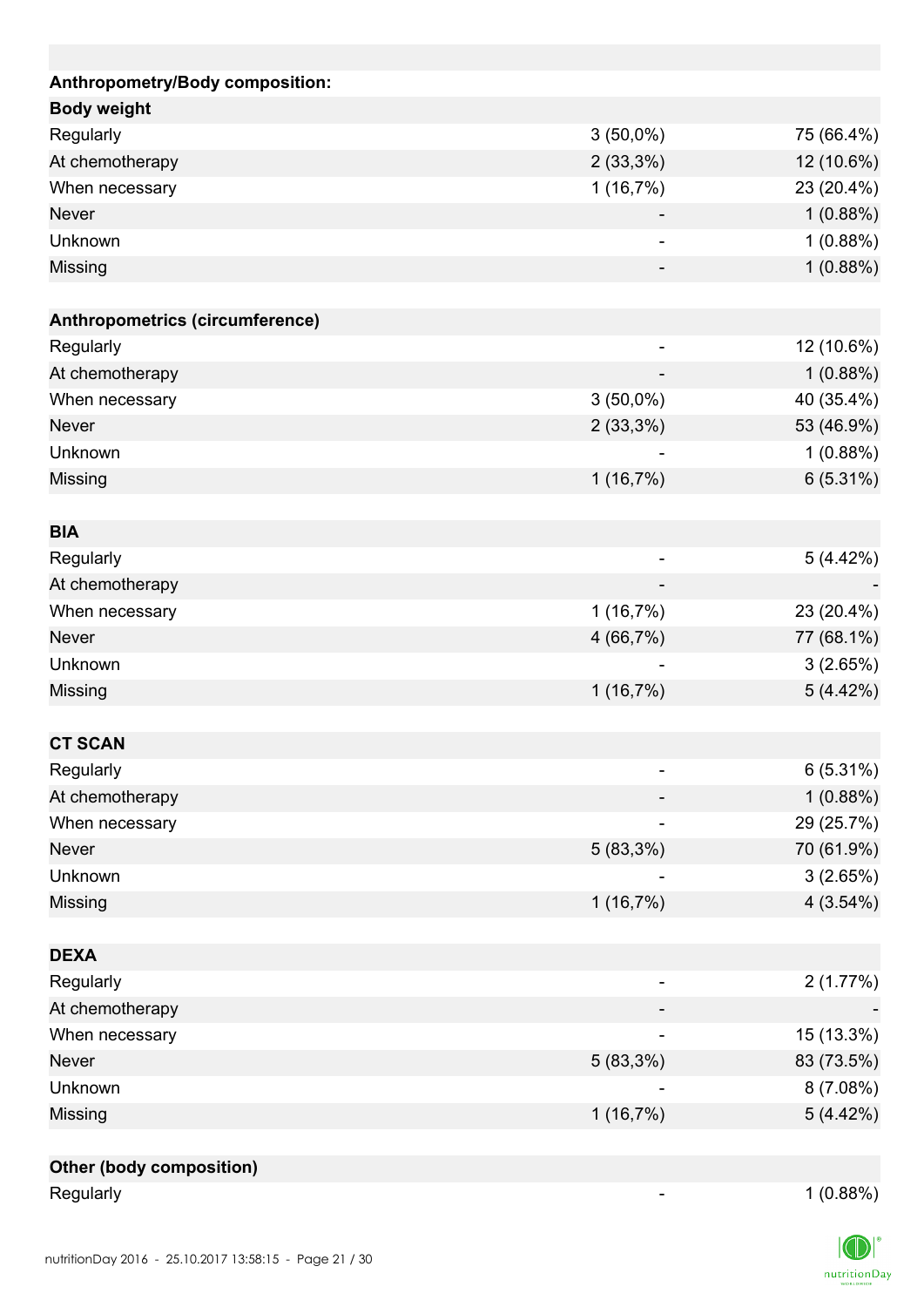| At chemotherapy                      |                          |            |
|--------------------------------------|--------------------------|------------|
| When necessary                       |                          | 16 (14.2%) |
| <b>Never</b>                         | 4(66,7%)                 | 40 (35.4%) |
| Unknown                              | 1(16,7%)                 | 19 (16.8%) |
| Missing                              | 1(16,7%)                 | 37 (32.7%) |
|                                      |                          |            |
| <b>Body function:</b>                |                          |            |
| Handgrip                             |                          |            |
| Regularly                            |                          | 6(5.31%)   |
| At chemotherapy                      |                          | 1(0.88%)   |
| When necessary                       | $3(50,0\%)$              | 36 (31.9%) |
| Never                                | $2(33,3\%)$              | 60 (53.1%) |
| Unknown                              |                          | 4(3.54%)   |
| Missing                              | 1(16,7%)                 | 6(5.31%)   |
|                                      |                          |            |
| 6-minutes walking test               |                          |            |
| Regularly                            |                          | 3(2.65%)   |
| At chemotherapy                      | $\overline{\phantom{0}}$ |            |
| When necessary                       |                          | 32 (28.3%) |
| Never                                | 5(83,3%)                 | 66 (58.4%) |
| Unknown                              |                          | 5(4.42%)   |
| Missing                              | 1(16,7%)                 | 7(6.19%)   |
|                                      |                          |            |
| <b>Other (body function)</b>         |                          |            |
| Regularly                            |                          | 4(3.54%)   |
| At chemotherapy                      |                          |            |
| When necessary                       | $2(33,3\%)$              | 22 (19.5%) |
| Never                                | $2(33,3\%)$              | 45 (39.8%) |
| Unknown                              | 1(16,7%)                 | 15 (13.3%) |
| Missing                              | 1(16,7%)                 | 27 (23.9%) |
|                                      |                          |            |
| Nutritional requirements, calculated |                          |            |
| Regularly                            |                          | 32 (28.3%) |
| At chemotherapy                      |                          |            |
| When necessary                       | $3(50,0\%)$              | 64 (56.6%) |
| Never                                |                          | 5(4.42%)   |
| Unknown                              |                          |            |
| Missing                              | $3(50,0\%)$              | 12 (10.6%) |
|                                      |                          |            |
| <b>Nutritional intake:</b>           |                          |            |
| <b>Every meal</b>                    |                          |            |
| Regularly                            | $3(50,0\%)$              | 31 (27.4%) |
| At chemotherapy                      |                          | 1(0.88%)   |
| When necessary                       | $2(33,3\%)$              | 49 (43.4%) |

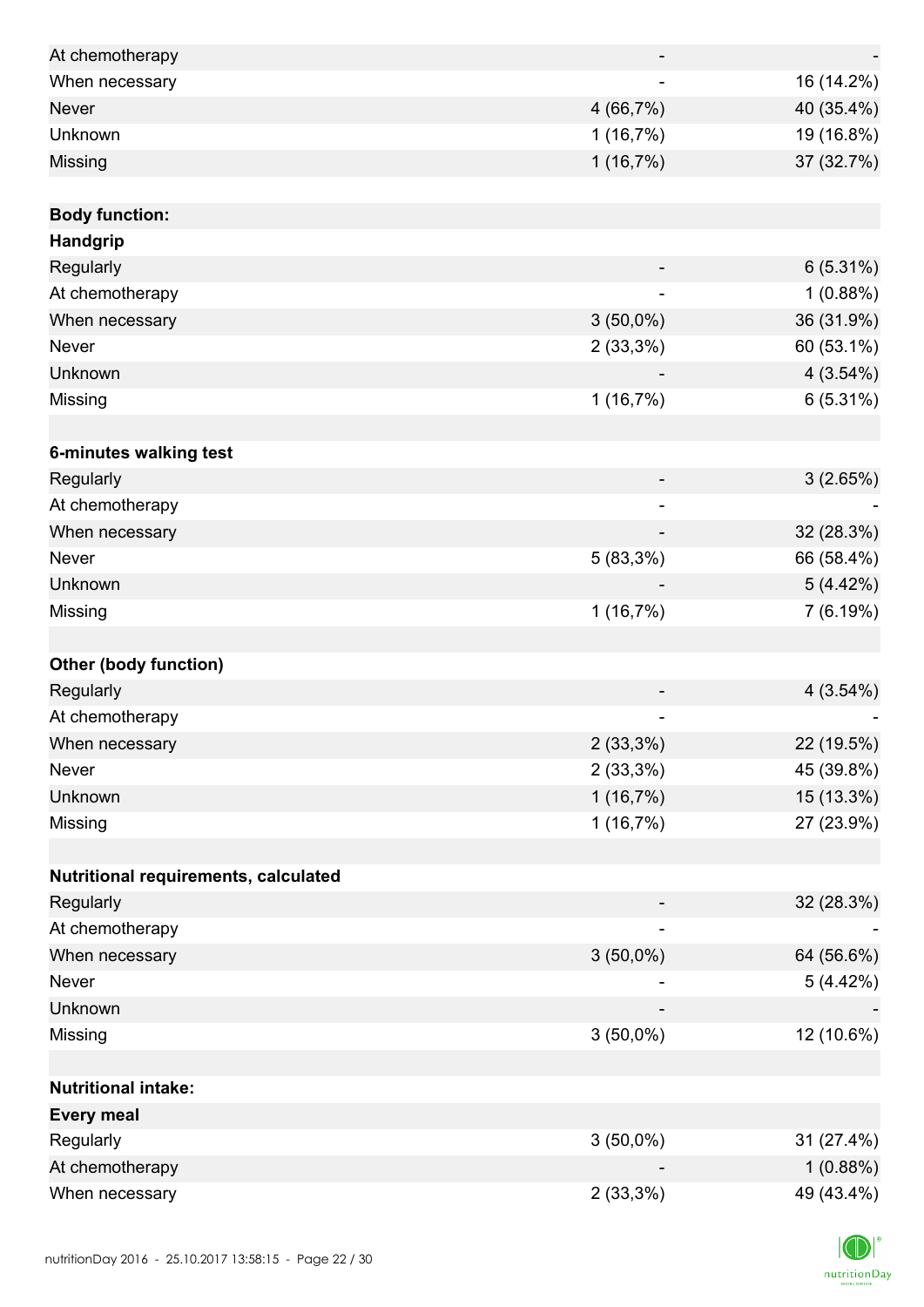| <b>Never</b>                 |             | 13 (11.5%) |
|------------------------------|-------------|------------|
| Unknown                      |             | 6(5.31%)   |
| Missing                      | 1(16,7%)    | 13 (11.5%) |
|                              |             |            |
| 1 meal per day               |             |            |
| Regularly                    | -           | 12 (10.6%) |
| At chemotherapy              |             | 1(0.88%)   |
| When necessary               | 1(16,7%)    | 34 (30.1%) |
| <b>Never</b>                 |             | 19 (16.8%) |
| Unknown                      | 2(33,3%)    | 9(7.96%)   |
| Missing                      | $3(50,0\%)$ | 38 (33.6%) |
|                              |             |            |
| 2 meals per day              |             |            |
| Regularly                    |             | 12 (10.6%) |
| At chemotherapy              |             |            |
| When necessary               | 1(16,7%)    | 33 (29.2%) |
| <b>Never</b>                 |             | 20 (17.7%) |
| Unknown                      | $2(33,3\%)$ | 9(7.96%)   |
| Missing                      | $3(50,0\%)$ | 39 (34.5%) |
|                              |             |            |
| 24h recall                   |             |            |
| Regularly                    | 2(33,3%)    | 27 (23.9%) |
| At chemotherapy              |             | 2(1.77%)   |
| When necessary               |             | 40 (35.4%) |
| <b>Never</b>                 | 1(16,7%)    | 12 (10.6%) |
| Unknown                      |             | 7(6.19%)   |
| Missing                      | $3(50,0\%)$ | 25 (22.1%) |
|                              |             |            |
| Other (nutritional intake)   |             |            |
| Regularly                    |             | 2(1.77%)   |
| At chemotherapy              |             |            |
| When necessary               | 1(16,7%)    | 16 (14.2%) |
| <b>Never</b>                 | 1(16,7%)    | 22 (19.5%) |
| Unknown                      | $2(33,3\%)$ | 17 (15.0%) |
| Missing                      | $2(33,3\%)$ | 56 (49.6%) |
|                              |             |            |
| Questionnaire completed by   |             |            |
| Dietitian                    |             | 40 (35.4%) |
| <b>Nurse</b>                 | $2(33,3\%)$ | 29 (25.7%) |
| Physician                    | $3(50,0\%)$ | 38 (33.6%) |
| <b>Nutritional scientist</b> | 1(16,7%)    | 5(4.42%)   |
| Other                        |             |            |
| Missing                      | -           | 1(0.88%)   |

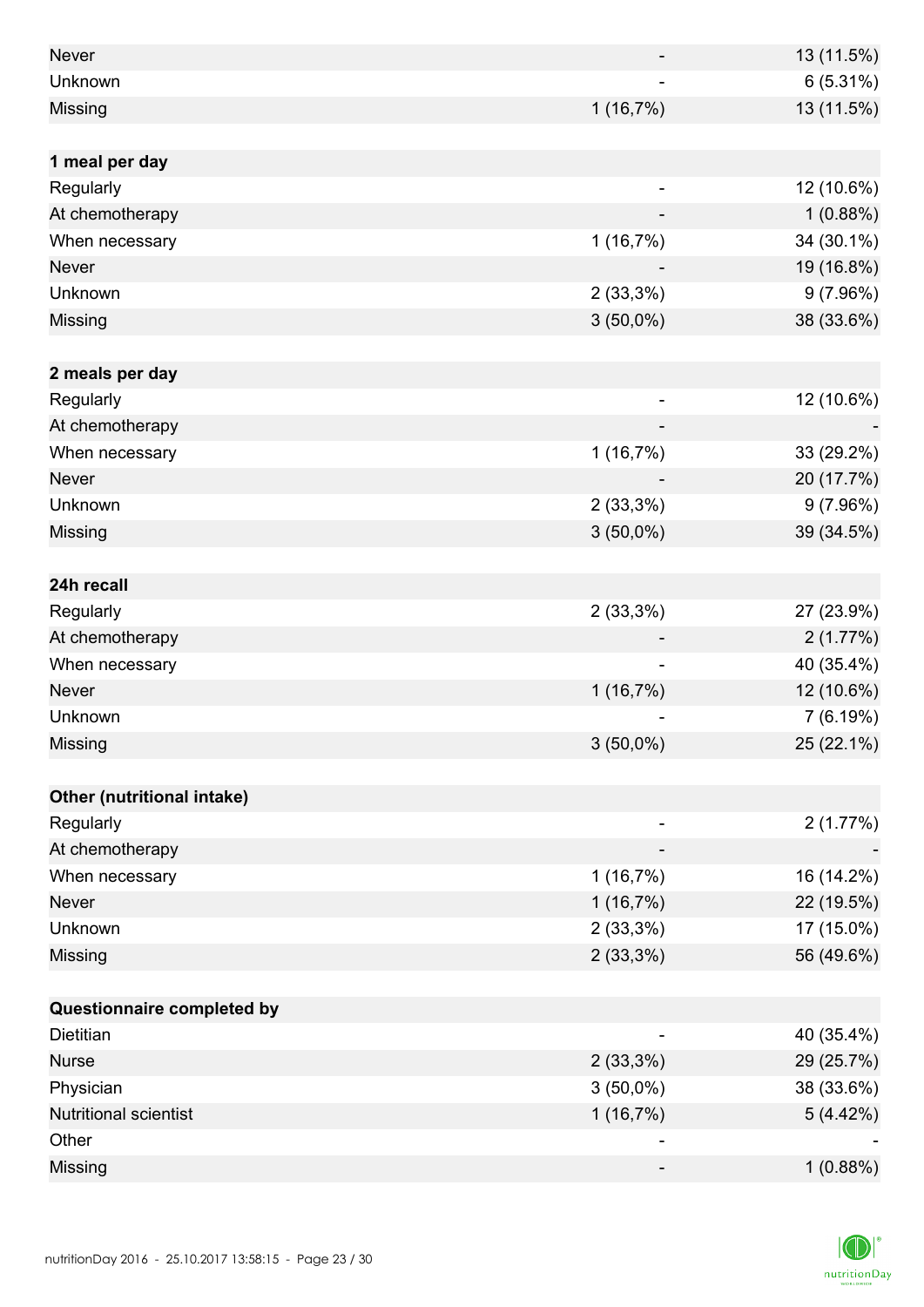|                                             | <b>YOUR RESULTS</b> | <b>REFERENCE RESULTS</b> |
|---------------------------------------------|---------------------|--------------------------|
| Number of patients completing Sheet 2_onco: | 81                  | 959                      |
| Demographic data:                           |                     |                          |
| Age (years)                                 | 63 [20-90]          | 66 [18-96]               |
| Female gender                               | 33 (40,7%)          | 378 (39.4%)              |
| Weight (kg)                                 | $69,0 \pm 13,5$     | $65.1 \pm 16.5$          |
| Height (cm)                                 | $166,1 \pm 9,6$     | $165.9 \pm 9.9$          |
| BMI (kg/m2)                                 | $24,8 \pm 4,8$      | $23.7 \pm 4.7$           |
|                                             |                     |                          |
| Outpatient (o)/Ward (w)                     |                     |                          |
| Outpatient(o)                               |                     | 63 (6.57%)               |
| Ward $(w)$                                  | 80 (98,8%)          | 892 (93.0%)              |
| Missing                                     | 1(1,23%)            | $4(0.42\%)$              |
|                                             |                     |                          |
| <b>Goal of Therapy</b><br>Curative          |                     |                          |
| Palliative                                  | 46 (56,8%)          | 554 (57.8%)              |
| Terminal                                    | 26 (32,1%)          | 343 (35.8%)              |
|                                             | 5(6,17%)            | 37 (3.86%)               |
| Missing                                     | $4(4,94\%)$         | 25 (2.61%)               |
| <b>Reason for admission</b>                 |                     |                          |
| Clinical diagnostics                        | 14 (17,3%)          | 104 (10.8%)              |
| Therapy                                     | 32 (39,5%)          | 469 (48.9%)              |
| Surgery related                             |                     | 200 (20.9%)              |
| <b>Treatment complications</b>              | 16 (19,8%)          | 119 (12.4%)              |
| Poor health status                          | 30 (37,0%)          | 118 (12.3%)              |
| Independent care difficult                  | 2(2,47%)            | 6(0.63%)                 |
| Missing                                     |                     |                          |
|                                             |                     |                          |
| <b>Present cancer diagnosis</b>             |                     |                          |
| <b>Breast</b>                               | 3(3,70%)            | 51 (5.32%)               |
| Colon, rectum                               | 2(2,47%)            | 163 (17.0%)              |
| Prostate                                    | 3(3,70%)            | 29 (3.02%)               |
| Lung                                        | 8(9,88%)            | 75 (7.82%)               |
| <b>Skin</b>                                 | 1(1,23%)            | 4 (0.42%)                |
| Kidney/bladder                              | 2(2,47%)            | 30(3.13%)                |
| Gastric/oesophageal                         | $7(8,64\%)$         | 144 (15.0%)              |
| Pancreas                                    | 5(6,17%)            | 63 (6.57%)               |
| Lymphoma                                    | 22 (27,2%)          | 94 (9.80%)               |
| Ears nose throat (ENT)                      | 1(1,23%)            | 41 (4.28%)               |
| Leukaemia                                   | 17 (21,0%)          | 74 (7.72%)               |
| Genital tract                               | 2(2,47%)            | 32 (3.34%)               |

### *V. Oncology: Cancer patients - Diagnosis & therapy ("Sheet 2 onco"):*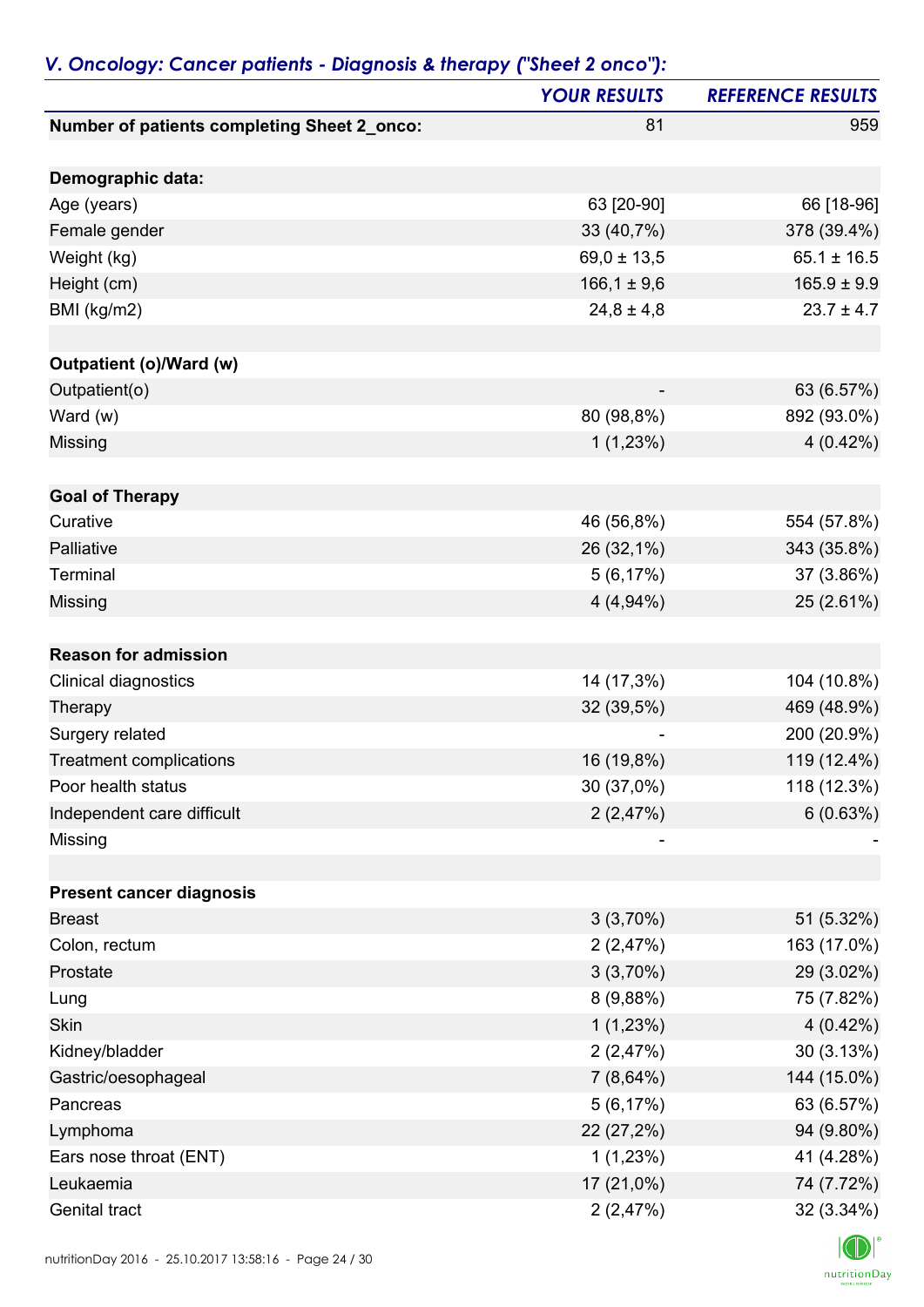| Liver                          | 1(1,23%)     | 103 (10.7%) |
|--------------------------------|--------------|-------------|
| Sarcoma                        | 2(2,47%)     | 8(0.83%)    |
| <b>Brain</b>                   | 1(1,23%)     | 11 (1.15%)  |
| <b>Testicular</b>              |              |             |
| Other                          | $6(7, 41\%)$ | 73 (7.61%)  |
| Missing                        | 3(3,70%)     | 11 (1.15%)  |
|                                |              |             |
| <b>Time since diagnosis</b>    |              |             |
| 0-2 months                     | 26 (32,1%)   | 344 (35.9%) |
| 3-5 months                     | 14 (17,3%)   | 159 (16.6%) |
| 6-12 months                    | 17 (21,0%)   | 152 (15.8%) |
| 1-2 years                      | 8(9,88%)     | 118 (12.3%) |
| 2-4 years                      | 7(8,64%)     | 77 (8.03%)  |
| > 4 years                      | $9(11,1\%)$  | 87 (9.07%)  |
| Missing                        |              | 19 (1.98%)  |
|                                |              |             |
| <b>Cancer staging</b>          |              |             |
| 0=Carcinoma in situ            |              | 35 (3.65%)  |
| I=Localized                    | 8(9,88%)     | 202 (21.1%) |
| II=Early locally advanced      | 16 (19,8%)   | 159 (16.6%) |
| III=Late locally advanced      | 8(9,88%)     | 168 (17.5%) |
| IV=Metastasised                | 38 (46,9%)   | 287 (29.9%) |
| Missing                        | 11 (13,6%)   | 108 (11.3%) |
|                                |              |             |
| Time since first therapy start |              |             |
| No therapy                     | $6(7, 41\%)$ | 125 (13.0%) |
| Tumour staging/diagnosis       | 8(9,88%)     | 63 (6.57%)  |
| 0-2 months                     | 23 (28,4%)   | 267 (27.8%) |
| 3-5 months                     | 14 (17,3%)   | 128 (13.3%) |
| 6-12 months                    | 18 (22,2%)   | 135 (14.1%) |
| 1-2 years                      | 5(6,17%)     | 90 (9.38%)  |
| 2-4 years                      | $6(7, 41\%)$ | 59 (6.15%)  |
| > 4 years                      | 10 (12,3%)   | 98 (10.2%)  |
| Missing                        |              | 16 (1.67%)  |
|                                |              |             |
| <b>Therapy situation</b>       |              |             |
| Diagnosis                      | $7(8,64\%)$  | 107 (11.2%) |
| Chemotherapy 1st line          | 39 (48,1%)   | 175 (18.2%) |
| Chemotherapy > 1st line        | 15 (18,5%)   | 142 (14.8%) |
| Radiotherapy                   | $9(11,1\%)$  | 67 (6.99%)  |
| Target therapy                 | 5(6,17%)     | 30(3.13%)   |
| Hormone therapy                | 1(1,23%)     | 12 (1.25%)  |
| Palliative                     | 16 (19,8%)   | 108 (11.3%) |
| Surgery                        | 1(1,23%)     | 322 (33.6%) |

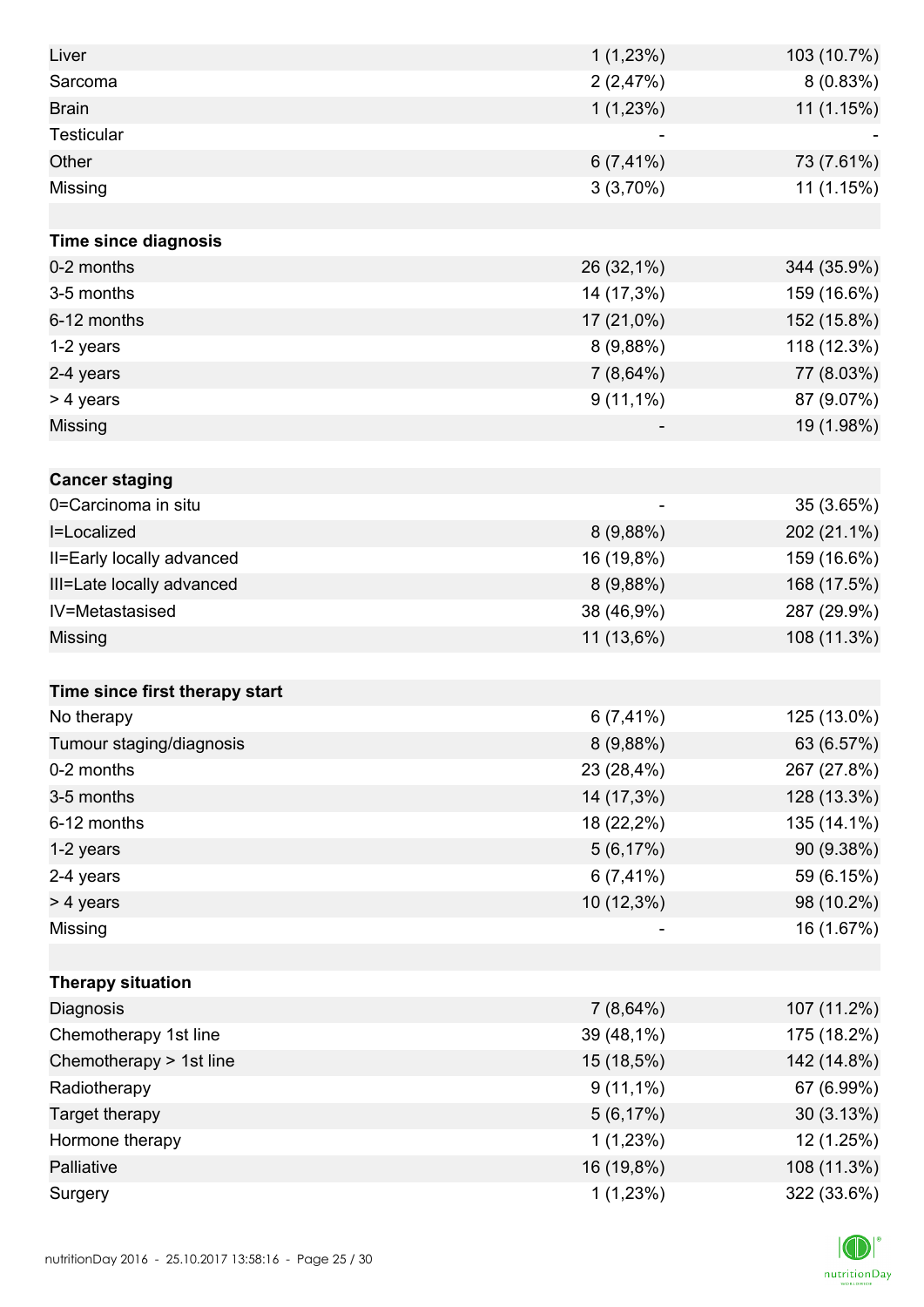| Cancer related complications                                   | 5(6,17%)   | 57 (5.94%)  |
|----------------------------------------------------------------|------------|-------------|
| Therapy related complications                                  | 8(9,88%)   | 36 (3.75%)  |
| Missing                                                        | 2(2,47%)   | 13 (1.36%)  |
|                                                                |            |             |
| <b>Infections</b>                                              |            |             |
| None                                                           | 54 (66,7%) | 731 (76.2%) |
| Local                                                          | 12 (14,8%) | 136 (14.2%) |
| General                                                        | 15 (18,5%) | 70 (7.30%)  |
| Missing                                                        |            | 22 (2.29%)  |
|                                                                |            |             |
| <b>Nutrition Treatment</b>                                     |            |             |
| No special diet                                                | 49 (60,5%) | 453 (47.2%) |
| Individualized diet plan                                       | 22 (27,2%) | 228 (23.8%) |
| Energy rich/protein rich ONS                                   | 17 (21,0%) | 120 (12.5%) |
| Enteral nutrition (via NGT/PEG)                                | 2(2,47%)   | 52 (5.42%)  |
| <b>Parenteral nutrition</b>                                    |            | 128 (13.3%) |
| ONS enriched with special nutrients                            |            | 19 (1.98%)  |
| Special nutrients (EPA, branched chained amino                 |            | 7(0.73%)    |
| acids, glutamine, arginine, carnitine)<br>Personal preferences | 2(2,47%)   | 109 (11.4%) |
| Counselling                                                    |            | 54 (5.63%)  |
| Other                                                          | 8(9,88%)   | 27 (2.82%)  |
| Missing                                                        |            |             |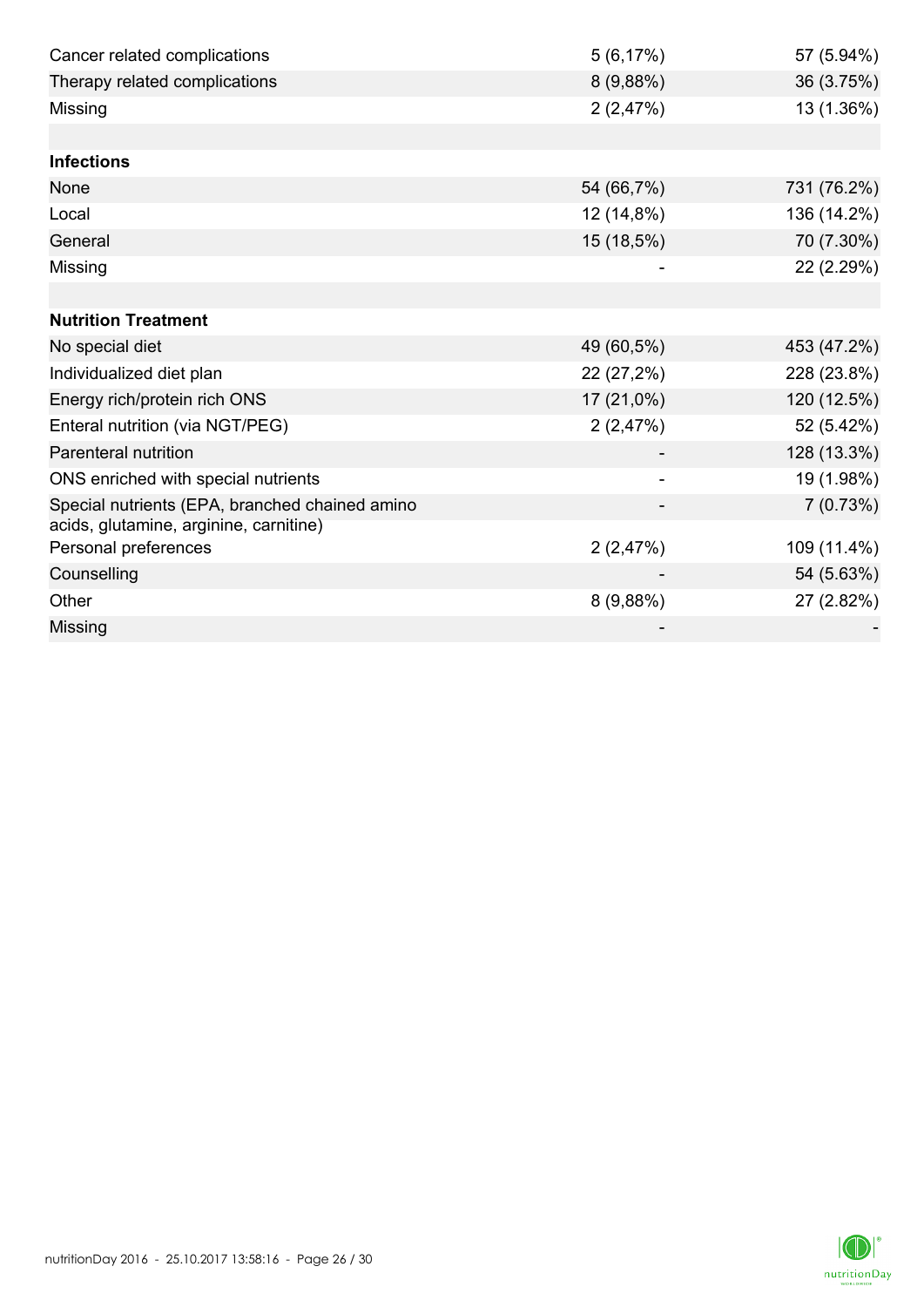|                                             | <b>YOUR RESULTS</b>      | <b>REFERENCE RESULTS</b> |
|---------------------------------------------|--------------------------|--------------------------|
| Number of patients completing Sheet 3_onco: | 81                       | 951                      |
| Body weight prior to becoming ill           | 72 [42-120]              | 70 [22-180]              |
|                                             |                          |                          |
| <b>Actual body weight</b>                   | 65 [37-106]              | 63 [21-128]              |
| Change in weight was                        |                          |                          |
| Intentional                                 | $\overline{\phantom{0}}$ | 31 (3.23%)               |
| Unintentional                               | 66 (81,5%)               | 607 (63.3%)              |
| Weight is stable                            | 8(9,88%)                 | 154 (16.1%)              |
| Missing                                     | 1(1,23%)                 | 30 (3.13%)               |
| During the last week                        |                          |                          |
| Patients who have had pain:                 |                          |                          |
| Not at all                                  | 29 (35,8%)               | 329 (34.3%)              |
| A little                                    | 26 (32,1%)               | 263 (27.4%)              |
| Quite a bit                                 | 16 (19,8%)               | 161 (16.8%)              |
| Very much                                   | $4(4,94\%)$              | 107 (11.2%)              |
| Missing                                     | 3(3,70%)                 | 87 (9.07%)               |
| Patients who needed a rest:                 |                          |                          |
| Not at all                                  | 15 (18,5%)               | 230 (24.0%)              |
| A little                                    | 25 (30,9%)               | 279 (29.1%)              |
| Quite a bit                                 | 20 (24,7%)               | 212 (22.1%)              |
| Very much                                   | $7(8,64\%)$              | 125 (13.0%)              |
| Missing                                     | 10 (12,3%)               | 95 (9.91%)               |
| Patients who felt weak:                     |                          |                          |
| Not at all                                  | 8(9,88%)                 | 228 (23.8%)              |
| A little                                    | 19 (23,5%)               | 266 (27.7%)              |
| Quite a bit                                 | 36 (44,4%)               | 224 (23.4%)              |
| Very much                                   | 10 (12,3%)               | 135 (14.1%)              |
| Missing                                     | 5(6,17%)                 | 92 (9.59%)               |
| Patients who felt depressed:                |                          |                          |
| Not at all                                  | 21 (25,9%)               | 348 (36.3%)              |
| A little                                    | 32 (39,5%)               | 303 (31.6%)              |
| Quite a bit                                 | 14 (17,3%)               | 125 (13.0%)              |
| Very much                                   | $4(4,94\%)$              | 72 (7.51%)               |
| Missing                                     | 7 (8,64%)                | 89 (9.28%)               |

### *V. Oncology: Cancer patients - Appetite, food intake & quality of life ("Sheet 3 onco"):*

#### **Patients who were tired:**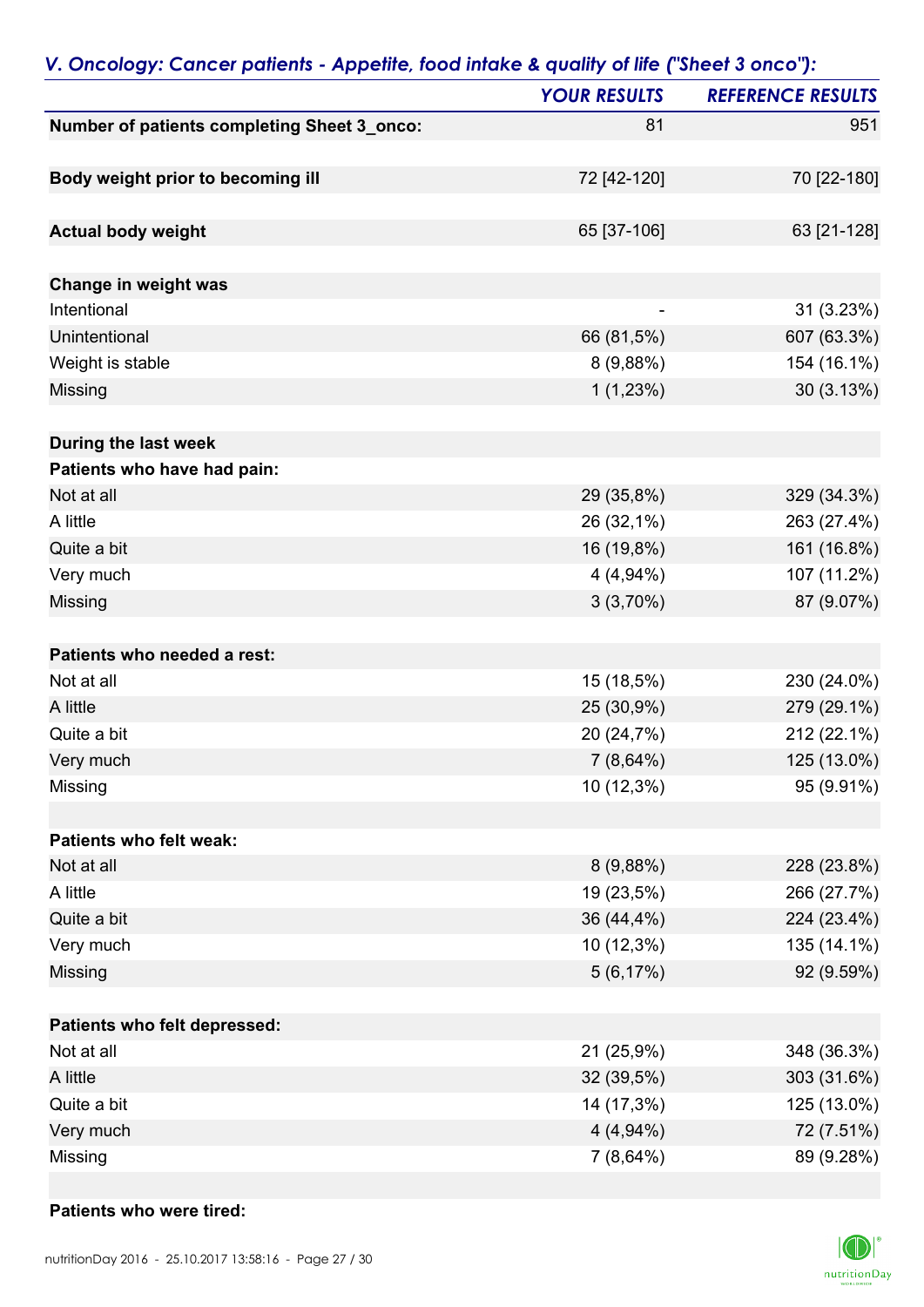| Not at all                                      | 8(9,88%)     | 241 (25.1%) |
|-------------------------------------------------|--------------|-------------|
| A little                                        | 23 (28,4%)   | 283 (29.5%) |
| Quite a bit                                     | 32 (39,5%)   | 213 (22.2%) |
| Very much                                       | 11 (13,6%)   | 116 (12.1%) |
| Missing                                         | $4(4,94\%)$  | 89 (9.28%)  |
|                                                 |              |             |
| Patients whose pain interfered with their daily |              |             |
| activities:                                     |              |             |
| Not at all                                      | 27 (33,3%)   | 373 (38.9%) |
| A little                                        | 18 (22,2%)   | 220 (22.9%) |
| Quite a bit                                     | 12 (14,8%)   | 142 (14.8%) |
| Very much                                       | 12 (14,8%)   | 110 (11.5%) |
| Missing                                         | 8(9,88%)     | 94 (9.80%)  |
|                                                 |              |             |
| Patients who lacked appetite:                   |              |             |
| Not at all                                      | 19 (23,5%)   | 347 (36.2%) |
| A little                                        | 18 (22,2%)   | 238 (24.8%) |
| Quite a bit                                     | 25 (30,9%)   | 149 (15.5%) |
| Very much                                       | 8(9,88%)     | 113 (11.8%) |
| Missing                                         | 8(9,88%)     | 95 (9.91%)  |
|                                                 |              |             |
| <b>Just now</b>                                 |              |             |
| Patients who have pain:                         |              |             |
| Not at all                                      | 39 (48,1%)   | 375 (39.1%) |
| A little                                        | 25 (30,9%)   | 304 (31.7%) |
| Quite a bit                                     | $6(7, 41\%)$ | 122 (12.7%) |
| Very much                                       | $4(4,94\%)$  | 45 (4.69%)  |
| Missing                                         | 5(6,17%)     | 98 (10.2%)  |
|                                                 |              |             |
| Patients who need a rest:                       |              |             |
| Not at all                                      | 11 (13,6%)   | 192 (20.0%) |
| A little                                        | 26 (32,1%)   | 322 (33.6%) |
| Quite a bit                                     | 25 (30,9%)   | 230 (24.0%) |
| Very much                                       | 10 (12,3%)   | 98 (10.2%)  |
| Missing                                         | $7(8,64\%)$  | 96 (10.0%)  |
|                                                 |              |             |
| <b>Patients who feel weak:</b>                  |              |             |
| Not at all                                      | $9(11,1\%)$  | 209 (21.8%) |
| A little                                        | 27 (33,3%)   | 313 (32.6%) |
| Quite a bit                                     | 26 (32,1%)   | 219 (22.8%) |
| Very much                                       | 12 (14,8%)   | 99 (10.3%)  |
| Missing                                         | 5(6,17%)     | 98 (10.2%)  |
|                                                 |              |             |
| Patients who are depressed:                     |              |             |
| Not at all                                      | 27 (33,3%)   | 375 (39.1%) |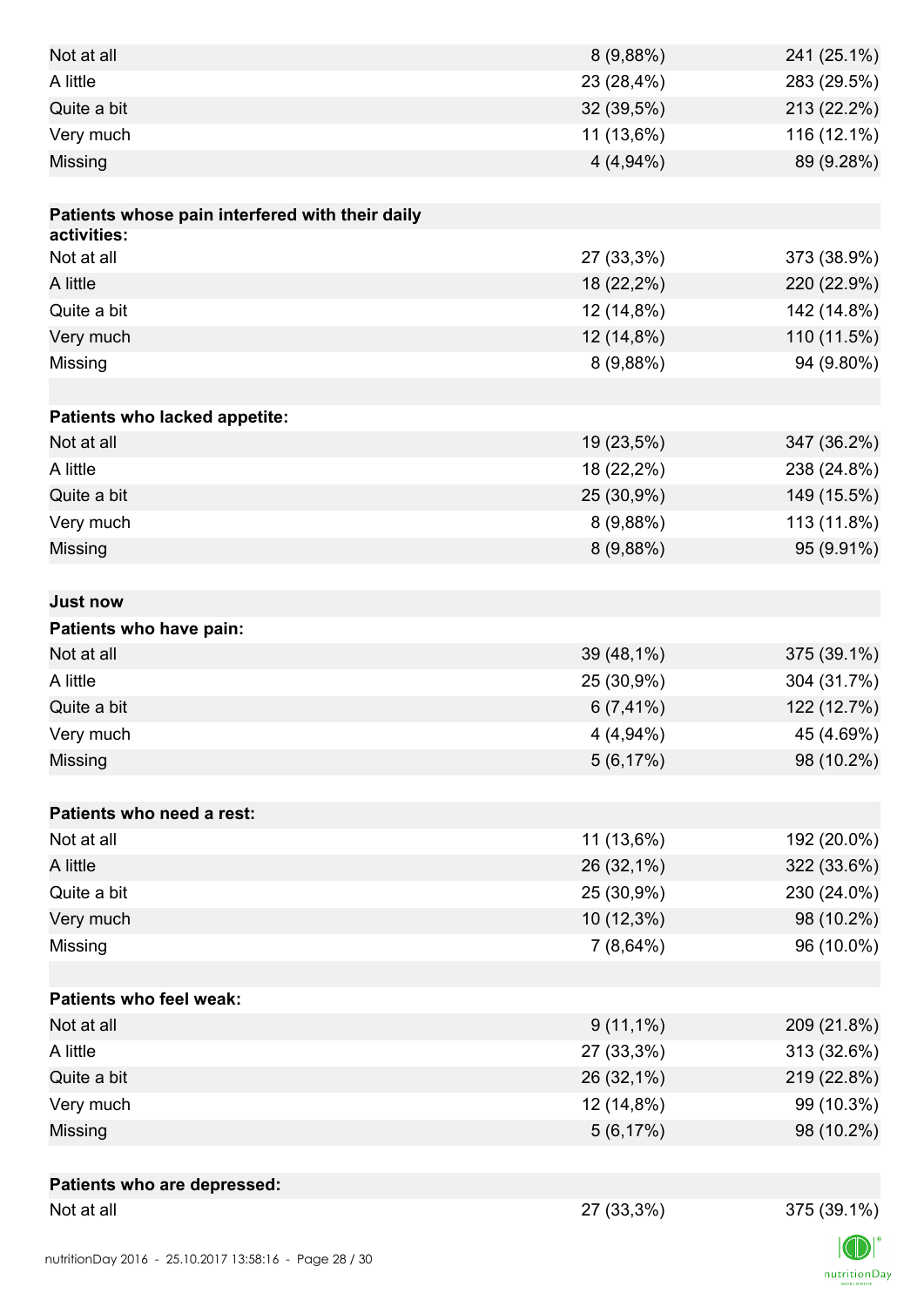| A little                                        | 25 (30,9%)  | 314 (32.7%) |
|-------------------------------------------------|-------------|-------------|
| Quite a bit                                     | 14 (17,3%)  | 116 (12.1%) |
| Very much                                       | 5(6,17%)    | 39 (4.07%)  |
| Missing                                         | 7(8,64%)    | 96 (10.0%)  |
|                                                 |             |             |
| <b>Patients who are tired:</b>                  |             |             |
| Not at all                                      | $9(11,1\%)$ | 222 (23.1%) |
| A little                                        | 29 (35,8%)  | 343 (35.8%) |
| Quite a bit                                     | 22 (27,2%)  | 197 (20.5%) |
| Very much                                       | 12 (14,8%)  | 82 (8.55%)  |
| Missing                                         | $7(8,64\%)$ | 94 (9.80%)  |
|                                                 |             |             |
| Patients whose pain interferes with their daily |             |             |
| activities:                                     |             |             |
| Not at all                                      | 30 (37,0%)  | 339 (35.3%) |
| A little                                        | 21 (25,9%)  | 259 (27.0%) |
| Quite a bit                                     | 12 (14,8%)  | 154 (16.1%) |
| Very much                                       | $9(11,1\%)$ | 80 (8.34%)  |
| Missing                                         | $7(8,64\%)$ | 100 (10.4%) |
|                                                 |             |             |
| Patients who lack appetite:                     |             |             |
| Not at all                                      | 21 (25,9%)  | 327 (34.1%) |
| A little                                        | 19 (23,5%)  | 264 (27.5%) |
| Quite a bit                                     | 24 (29,6%)  | 157 (16.4%) |
| Very much                                       | 8(9,88%)    | 92 (9.59%)  |
| Missing                                         | $7(8,64\%)$ | 99 (10.3%)  |
|                                                 |             |             |
| Reasons for change in appetite/food intake      |             |             |
| Nausea/Vomiting                                 | 20 (24,7%)  | 154 (16.1%) |
| Inflammation in mouth                           | 11 (13,6%)  | 55 (5.74%)  |
| Pain                                            | 11 (13,6%)  | 116 (12.1%) |
| Constipation                                    | 11 (13,6%)  | 64 (6.67%)  |
| Diarrhea                                        | $9(11,1\%)$ | 42 (4.38%)  |
| Change in taste/smell                           | 10 (12,3%)  | 104 (10.8%) |
| Early satiation/Loss of appetite                | 15 (18,5%)  | 217 (22.6%) |
| Other                                           | 10 (12,3%)  | 165 (17.2%) |
| Missing                                         | 5(6,17%)    | 45 (4.69%)  |
|                                                 |             |             |
| Maximum activity performed by patients          |             |             |
| Able to do sports                               | 1(1,23%)    | 38 (3.96%)  |
| Fully active                                    | 3(3,70%)    | 125 (13.0%) |
| Able to carry out light activities              | 16 (19,8%)  | 184 (19.2%) |
| Able to carry out self care                     | 19 (23,5%)  | 215 (22.4%) |
| Able to carry out limited self care             | 12 (14,8%)  | 146 (15.2%) |
| Confined to bed or chair                        | 22 (27,2%)  | 142 (14.8%) |